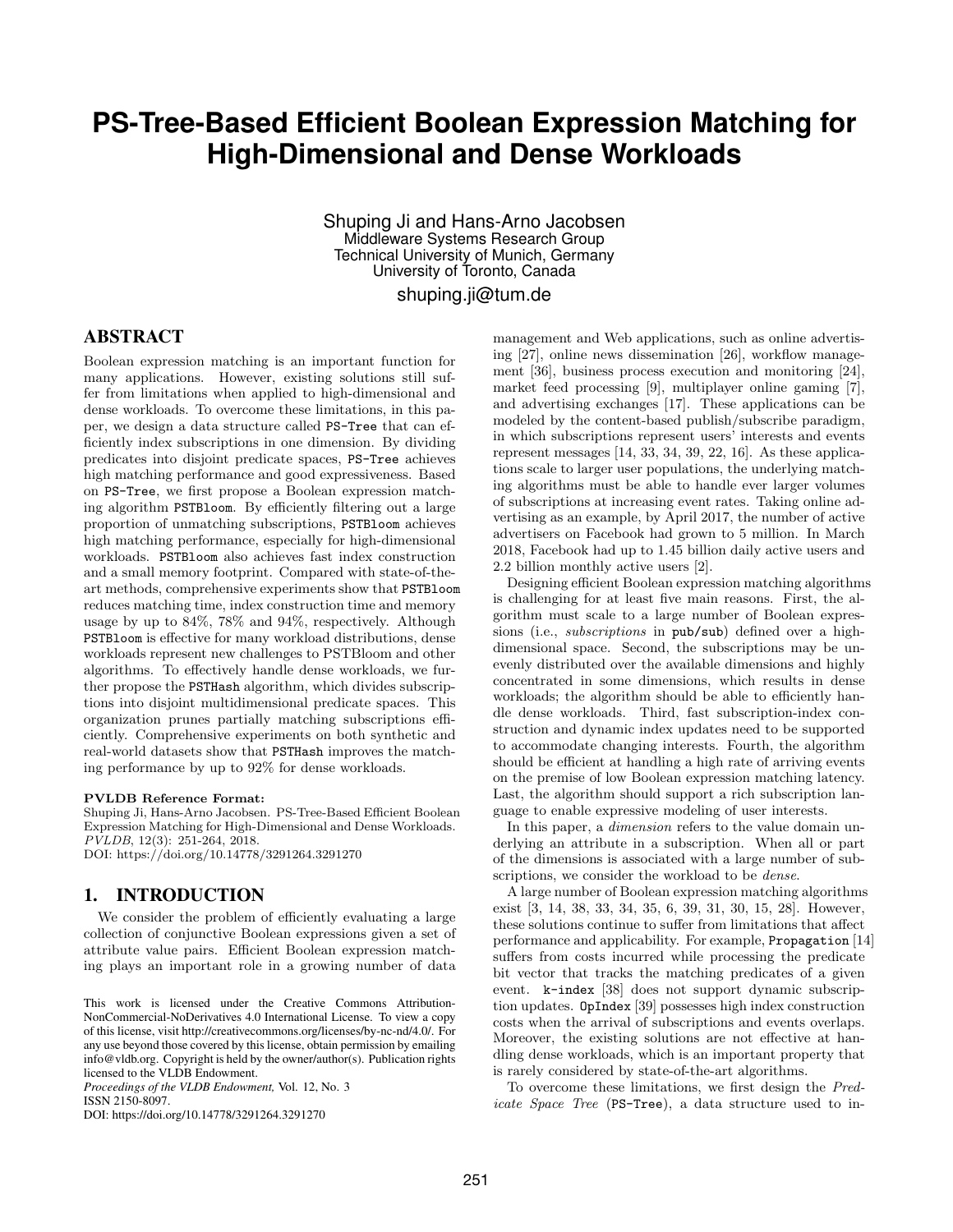dex subscriptions in one dimension. Then, we propose the PSTBloom and PSTHash matching algorithms for high dimensional and dense workloads, respectively. In PS-Tree, a predicate of a subscription is regarded as a space, and an attribute-value pair of an event is regarded as a point. PS-Tree divides predicates into disjoint predicate spaces and maintains a many-to-many relationship between predicate spaces and subscriptions. Through PS-Tree, the problem of matching an attribute-value pair against a set of subscriptions is transformed into the problem of locating the predicate space to which the attribute-value pair belongs; PS-Tree efficiently solves this problem.

The example in Fig. 1 illustrates the relationship that PS-Tree maintains. In this example, there are two subscriptions:  $S_1\{price, in, [0, 4]\}$  and  $S_2\{price, in, [2, 4]\}$ . The two predicates involved are divided into two disjoint predicate spaces:  $[0, 2)$  and  $[2, 4]$ . The first predicate space  $[0, 2)$ is associated with  $\{S_1\}$ , while the second predicate space [2, 4] is associated with  $\{S_1, S_2\}$ . For an attribute-value pair,  $\langle price, 3 \rangle$ , after determining the predicate space [2, 4] to which it belongs, the matching subscriptions  $\{S_1, S_2\}$  can be directly retrieved.





Based on PS-Tree, we first propose the PSTBloom algorithm. For each subscription  $S$  in PSTBloom, one of its predicates is selected as the access predicate. Access predicates are evaluated before other predicates to retrieve candidate subscriptions, i.e., subscriptions that are likely to match the given input event. The access predicate is divided into several disjoint predicate spaces. Each predicate space corresponds to a leaf node in  $PS$ -Tree.  $S$  is associated with those leaf nodes that correspond to its access predicate. For an input event, each attribute-value pair of that event is matched against a corresponding PS-Tree to determine a set of partially matching subscriptions. These candidate subscriptions are then pruned by the Bloom filter signatures of the related leaf nodes. The signature of a leaf node is the Bloom filter created from subscription IDs. PSTBloom achieves good matching performance since a large proportion of unmatching subscriptions can be efficiently filtered out. Our comprehensive experiments show that PSTBloom outperforms state-of-the-art algorithms in terms of not only matching time but also index construction time and memory consumption.

PSTBloom is effective for many types of workloads, especially high-dimensional workloads, because PSTBloom can efficiently locate the small number of subscriptions whose access predicates are satisfied by an event. However, dense workloads present new challenges to PSTBloom and other algorithms: the number of partially matching candidate subscriptions could be large for an event. To overcome this limitation, we further design the PSTHash algorithm. PSTHash is also based on PS-Tree. However, in contrast to PSTBloom, PSTHash selects more than one predicate as access predicates for each subscription. These access predicates are divided into a set of disjoint multidimensional predicate spaces. PS-Hash constructs a many-to-many relation between the multidimensional predicate spaces and the subscriptions. When an event is received in PSTHash, each attribute-value pair of that event is matched against a corresponding PS-Tree to determine the predicate space to which the attribute-value pair belongs. Then, a number of multidimensional predicate spaces is constructed. Through these multidimensional predicate spaces, the candidate subscriptions can be directly obtained for that event. PSTHash identifies fewer candidate subscriptions since PSTHash guarantees that all the selected access predicates in each candidate subscription have matching attribute-value pairs in the event. Under dense workloads, our experiments show that PSTHash achieves the best matching performance among the algorithms we evaluated.

Our proposed algorithms present advantages over existing solutions, especially for high-dimensional and dense workloads. With this paper, we make the following three main contributions. (1) We propose the PS-Tree index, which achieves high matching performance, exhibits high expressiveness and supports dynamic subscription updates. (2) We propose PSTBloom, which presents advantages over existing solutions for reducing not only the Boolean expression matching latency but also the memory consumption and index construction latency. (3) We propose PSTHash, which achieves the best matching performance given dense workloads. Finally, we offer an extensive evaluation of these algorithms based on both synthetic and real-world workloads.

The remainder of this paper is organized as follows. In Section 2, we review the existing Boolean expression matching algorithms. In Section 3, we present the expression language and matching semantics. The PS-Tree index is presented in Section 4. In Section 5, we describe the design of the PSTBloom algorithm. In Section 6, we present the design of the PSTHash algorithm. Section 7 reports extensively on our experimental results, and Section 8 concludes the paper.

### 2. RELATED WORK

A large body of work is dedicated to studying Boolean expression matching in many contexts: trigger processing [8, 19], XPath/XML matching [13, 32, 23, 20], indexing in multidimensional space  $[25, 5, 18]$ , and pub/sub matching  $[33, 5]$ 39, 38, 14]. We concentrate on pub/sub matching since other contexts either use different languages or cannot scale to thousands of dimensions and millions of expressions. Existing solutions in pub/sub matching include BE-Tree [33, 34, 35], OpIndex [39], Propagation [14], k-index [38], SIFT [3], Gryphon [3], H-Tree [31], TAMA [40], REIN [30], GEM [15], and SCAN [3]. These solutions can be roughly classified into two classes: count-based methods and tree-based methods.

Count-based approaches [39, 14, 38, 3] usually design indexes to retrieve a set of candidate subscriptions. For these candidate subscriptions, count-based methods identify the matching subscriptions by counting the satisfied predicates of each subscription. Representative count-based approaches include Propagation, k-index, and OpIndex.

Propagation [14] creates indexes on predicates and maintains a predicate bit vector. Each predicate that occurs in one or more subscriptions is associated with a single entry in the predicate bit vector. When an event is received, Propagation first locates the satisfied predicates and sets related entries in the predicate bit vector to 1. Candidate subscriptions can be obtained through these predicates. Then, Propagation identifies a candidate subscription as matching if all of its predicates are satisfied. While Propagation is a novel algorithm, it suffers from the limitation that, to match each event, all bits in the predicate bit vector need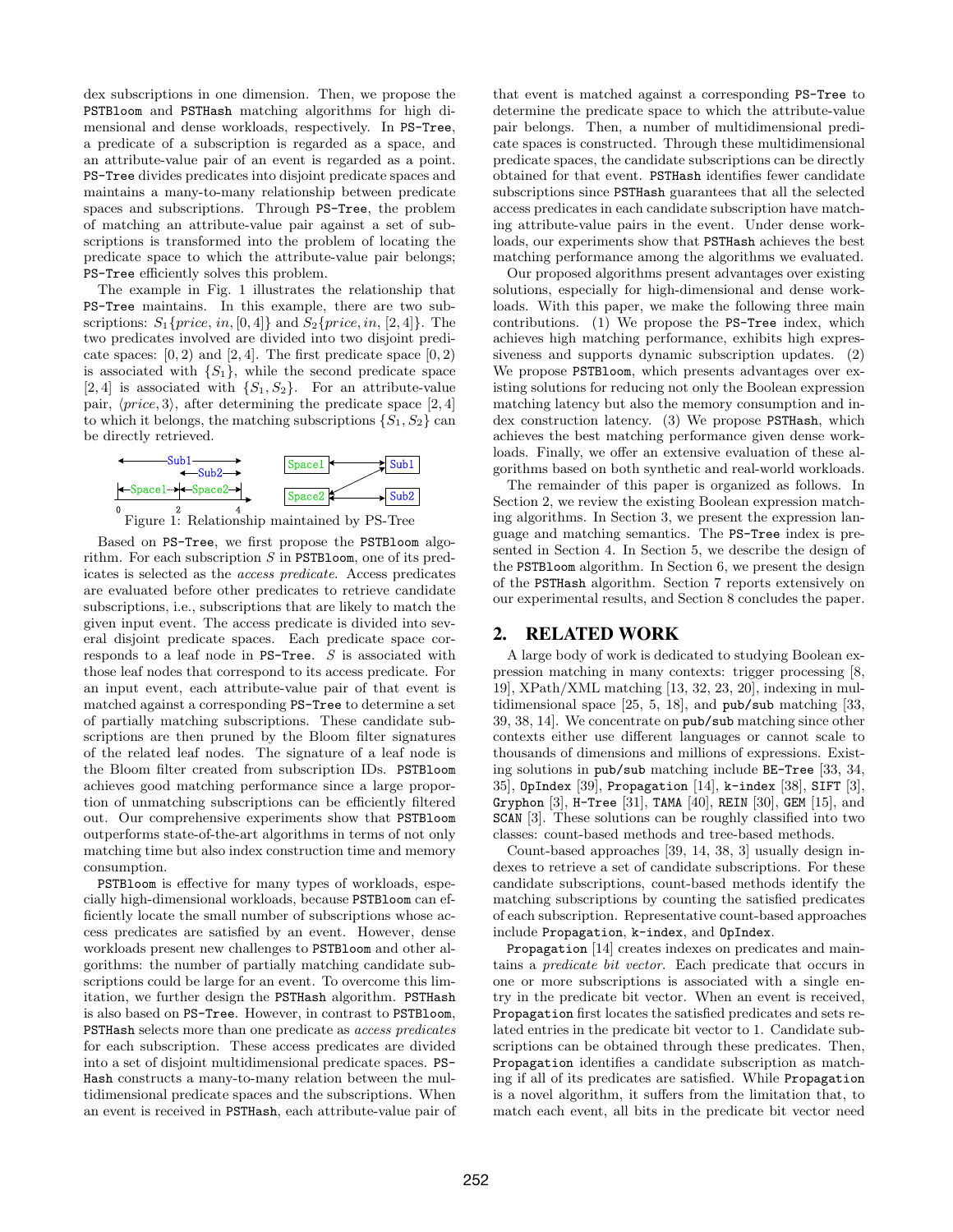to be reinitiated to 0. This operation is expensive if there are a large number of distinct predicates.

k-index [38] is an approach based on an inverted index. The basic idea behind k-index is to partition the subscriptions into subsets of predicates and to organize each predicate subset using the inverted list data structure. For each attribute-value pair in an incoming event, appropriate inverted list indexes are searched to identify predicates matching the attribute-value pair, and a counting method is used to determine the matching subscriptions for an event. k-index is effective in retrieving partially matching subscriptions; however, it suffers from the limitation that a range predicate must be rewritten to a disjunction of equality predicates, which increases the index's size due to the need for many inverted list entries for a single predicate.

OpIndex [39] is a state-of-the-art count-based method. This method adopts a two-level index structure and organizes subscriptions using inverted lists. In the first level, OpIndex selects an attribute for each subscription, and subscriptions with the same selected attribute are grouped together. In the second level, subscriptions are further partitioned based on their predicate operators. The predicates with the same operator are clustered together. For an incoming event, OpIndex retrieves all the satisfied predicates and then uses the counting method to locate the matching subscriptions. OpIndex has high matching performance. However, when the arrival of subscriptions and events overlaps, OpIndex suffers from high index construction costs since related indexes need to be reordered after each subscription is inserted. During the reordering process of an index, event matching is delayed, which results in high matching latency.

In contrast to count-based methods, tree-based methods [33, 3, 6] are designed to filter out unmatching subscriptions step by step. These methods usually recursively divide the search space by eliminating subscriptions upon encountering unsatisfied predicates. Compared to count-based methods, tree-based methods usually identify fewer candidate subscriptions, but the filtering process is more expensive.

BE-Tree [33], a representative tree-based method, uses a two-phase space cutting technique and organizes subscriptions in a tree index. The subscriptions are repeatedly partitioned by attribute, followed by value space partitioning. In BE-Tree, there are three classes of nodes: a partition node that maintains the space partitioning information (an attribute), a cluster node that maintains the space clustering information (a range of values), and a leaf node that stores the actual expressions. By configuring the maximum leaf node size, BE-Tree achieves a good trade-off between matching performance and memory consumption. However, BE-Tree indexes all subscriptions through a single tree, which constitutes a potential performance bottleneck.

H-Tree is also a tree-based method. H-Tree first selects a set of attributes to index. Then, the value domain of each attribute is divided into a number of overlapping cells. The cells of each attribute are connected level-by-level to form a tree. In this way, H-Tree divides the subscription space into a set of buckets. The number of buckets increases exponentially with the number of indexed attributes. As a result, H-Tree is not suitable for high-dimensional workloads.

GEM [15] and REIN [30] are different from the count-based and tree-based methods presented above. The idea behind these two algorithms is to filter out the unmatching subscriptions one by one for each event. GEM and REIN are not suitable for scenarios in which the proportion of unmatching subscriptions is high. TAMA [40] is an approximate matching algorithm, which means that it can introduce false positives into the result set.

PS-Tree can be interpreted to store intervals and allows efficient querying of which stored intervals contain a given point. Segment-Tree [11] and Interval-Tree [10] are two index structures that provide similar capabilities. Thus, both approaches are related to PS-Tree. One limitation of Segment-Tree is that it is a static structure, meaning that Segment-Tree cannot be modified after it is built. A variant [4] of Segment-Tree supports dynamic updates at the cost of extra memory. Interval-Tree does not have this limitation but presents more expensive querying. Compared to Segment-Tree and Interval-Tree, PS-Tree achieves good querying performance, as shown in Section 7.5. Classical string and bit-vector tree indexing structures, such as a trie [12] and Radix-, Patrica- and Suffix-tree [29, 37], present a similar structure as that of PS-Tree. However, they are different because they do not provide the function to match attribute-value pairs against predicates.

### 3. MATCHING MODEL

### 3.1 Expression Language

Predicate: A predicate is a triple consisting of an attribute, an operator and a set of values. A predicate is denoted as  $P^{attr, op, vals}(x)$ , or more concisely as  $P(x)$ . The attribute name  $P^{attr}$  uniquely represents a dimension. A predicate may contain more than one value. The number of values is determined by the operator. For example, if the operator is  $=$ ", the predicate contains a single value; if the operator is "∈", the predicate contains a set of values.

The expressiveness of the predicates is determined by the supported attribute value types and operators. To achieve high expressiveness, the predicates in our expression language support the standard relational operators  $\langle \langle, \langle, =,\neq \rangle \rangle$  $, >, \geq$  and set operators  $(\in, \notin)$  as well as SQL's BETWEEN operator (in) on numerical, enumeration, and string domains.

Subscription: A subscription is a conjunctive Boolean expression over predicates. Suppose that the total number of dimensions is  $n$ . Formally, a subscription  $S$  is defined over an n-dimensional space as follows:

$$
S = \{P_1^{attr, op, vals}(x_1) \land \dots \land P_k^{attr, op, vals}(x_k)\}, \ \ k \le n
$$

Different predicates in the same subscription are required to belong to different dimensions:  $P_i^{attr} \neq P_j^{attr}$ , if  $i \neq j$ . We refer to the size of a subscription  $S$ , denoted by  $|S|$ , as the number of predicates in S.

Event: An event contains a set of attribute-value pairs. Formally, an event  $E$  is defined over an *n*-dimensional space as follows:

$$
E = \{ \langle attr_1, val_1 \rangle, \dots, \langle attr_k, val_k \rangle \}, \quad k \le n
$$

For the same event, different attribute-value pairs are required to belong to different dimensions:  $attr_i \neq attr_j$ , if  $i \neq j$ . We refer to the size of an event E, denoted by  $|E|$ , as the number of attribute-value pairs in  $E$ .

### 3.2 Matching Semantics

A predicate accepts an input value  $x$  and outputs a Boolean value indicating whether that predicate constraint is satisfied: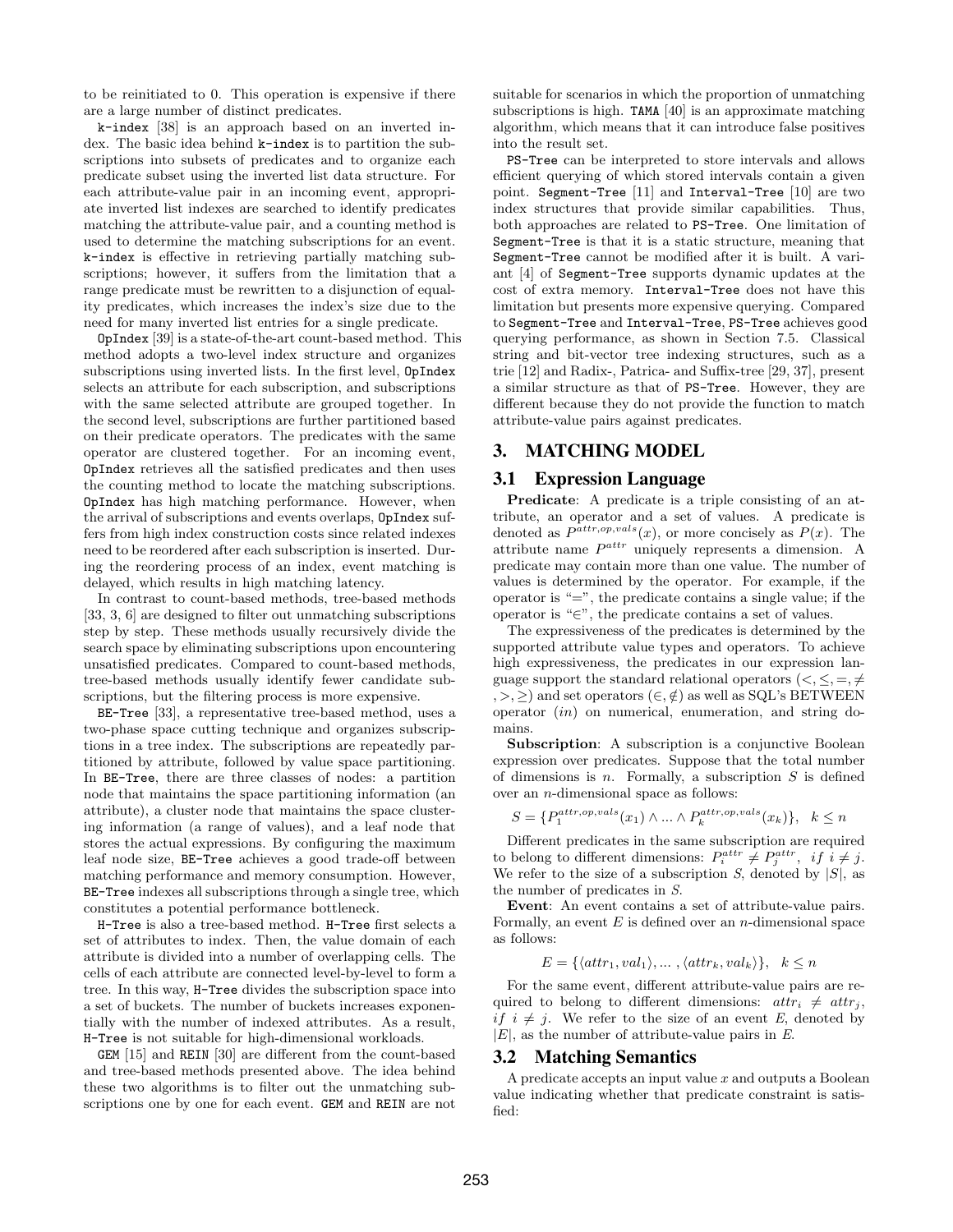### $P^{attr, opt, vals}(x) \rightarrow \{True, False\}$

A predicate  $P^{attr, opt, vals}(x)$  matches with an attributevalue pair  $\langle \text{attr}, \text{val} \rangle$ , denoted by  $P^{\text{attr}, \text{opt}, \text{vals}}(x) \simeq \langle \text{attr}, \text{val} \rangle$  $val$ , if the following condition is satisfied:

$$
\{P^{attr} = attr\} \wedge \{P^{attr, opt, vals}(val) = True\}
$$

If a predicate of a subscription  $S$  matches with an attributevalue pair  $\langle \text{attr}, \text{val} \rangle$ , we say that the subscription matches with that attribute-value pair, denoted by  $S \simeq \langle \text{attr}, \text{val} \rangle$ . Furthermore, a subscription  $S$  matches with an event  $E$ , denoted by  $S \simeq E$ , if the following condition is met:

$$
\forall P(x) \in S \rightarrow \{\exists \langle attr, val \rangle \in E\} \land \{P(x) \simeq \langle attr, val \rangle\}
$$

Given an event  $E$  and a set of subscriptions, retrieve all the subscriptions matched by  $E$ . We refer to this problem as the Boolean expression matching problem.

### 3.3 Predicate Selectivity

Boolean expression matching can be seen as a process for filtering out unmatching subscriptions for a given event. We observe that different predicates have different pruning capacities, i.e., *predicate selectivity*. For a subscription  $S$ , we define the selectivity of its predicate  $P(x)$  as the probability that S is identified as unmatching if  $P(x)$  is used as the pruning predicate for an arbitrary event.

The selectivity of a predicate is determined by three factors: (1) the distribution of the event workload, (2) the operator of the predicate, and (3) the values of the predicate. Since the whole event workload is often unknown in advance, in our algorithms, we use statistics over historical events to calculate the selectivity of a predicate: a predicate with a higher number of matching events is considered to have lower selectivity. The advantage of our algorithms is that PS-Tree can be used to quickly obtain the number of matching historical events for a predicate. If no historical events exist, we heuristically rank the selectivity of predicates by their operators and values. The selectivity ranking of operators is  $\{\equiv\} > \{\in\}$  >  $\{in\}$  >  $\{<,\leq,>,\geq\}$  >  $\{\notin\}$  >  $\{\neq\}$ . When the operators have the same selectivity, we consider predicates with wider value sets to have lower selectivity. For example, we consider the selectivity of  $\{attr, in, [1, 10]\}$  to be lower than the selectivity of  $\{attr, in, [1, 5]\}.$ 

### 4. PS-TREE DESIGN

PS-Tree is a novel tree index for subscriptions. The idea behind PS-Tree is to divide the set of values represented by all predicates into disjoint subsets, here referred to as predicate spaces. In other words, a predicate space is a value range in the predicate's dimension (i.e., value domain). Then, we construct a many-to-many relationship between predicate spaces and subscriptions. Thus, the problem of matching an attribute-value pair against a set of subscriptions is transformed into the problem of locating the predicate space to which an attribute-value pair belongs, which can be efficiently supported by PS-Tree.

## 4.1 PS-Tree Structure

PS-Tree contains two types of nodes: leaf nodes and inner nodes. A leaf node represents a predicate space, while an inner node represents an "element" of the represented attribute values. Elements are specified differently for different value types. For example, we specify elements as digits for the integer type. The root node of PS-Tree is a special inner node that represents the starting element of the represented attribute values. The inner nodes on the path from the root node to a leaf node construct the represented attribute value and act as the boundary between two adjacent predicate spaces.

As shown in Fig.  $2(a)$ , an inner node contains three leaf node links  $(l, e, g)$  and an array of links to child inner nodes. The length of the inner node link array is set as the number of different elements. If an inner node corresponds to an attribute value, say,  $v, l$  of this inner node links to the leaf node whose predicate space is less than  $v, e$  links to the leaf node whose predicate space is equal to  $v$ , and  $g$  links to the leaf node whose predicate space is greater than  $v$ . As an optimization,  $e$  can link to the same leaf node as  $l$  and  $q$ . For the root node, a special consideration is that  $g$  links to the first leaf node, and l links to the last leaf node.



In PS-Tree, a leaf node contains a next link, a predicate counter, an event counter, a subscription linked list and a signature. The next link points to another leaf node whose predicate space is adjacent and greater than that leaf node's predicate space. The predicate counter equals the number of predicates covering<sup>1</sup> the current leaf node's predicate space. The event counter equals the number of historical events that match with the current leaf node's predicate space. The subscription linked list contains links to subscriptions. The signature is the Bloom filter created from the subscription IDs. When a predicate of a subscription covers the predicate space of a leaf node, the ID of that subscription is inserted into the signature of that leaf node. The sub linked list and the signature are only required by PSTBloom. For PSTHash, a leaf node maintains a unique predicate space ID, which is not required by PSTBloom. As a result, we have two versions of PS-Tree, PS-Tree<sub>B</sub> and PS-Tree<sub>H</sub>, which have different space complexities.

The elements are specified differently for different value types. In this paper, we use the 8-bit byte type to illustrate the design of PS-Tree. Fig. 2(b) shows a PS-Tree instance with two subscriptions,  $S_1\{attr, in, [-5, -1]\}$  and  $S_2$  $\{attr, in, [1, 5]\},$  indexed. Each of these subscriptions contains one predicate in the dimension attr. In this example, the value type of this dimension is an 8-bit byte. For a byte, which is stored as a binary complement, we specify the most significant bit, the next 3 bits, and the last 4 bits as an element. Take the attribute value −5 as an example; its elements are "−", "7" and "11". In this PS-Tree instance,

<sup>&</sup>lt;sup>1</sup>In this paper, we use the term *cover* to indicate that an interval contains another interval or a point.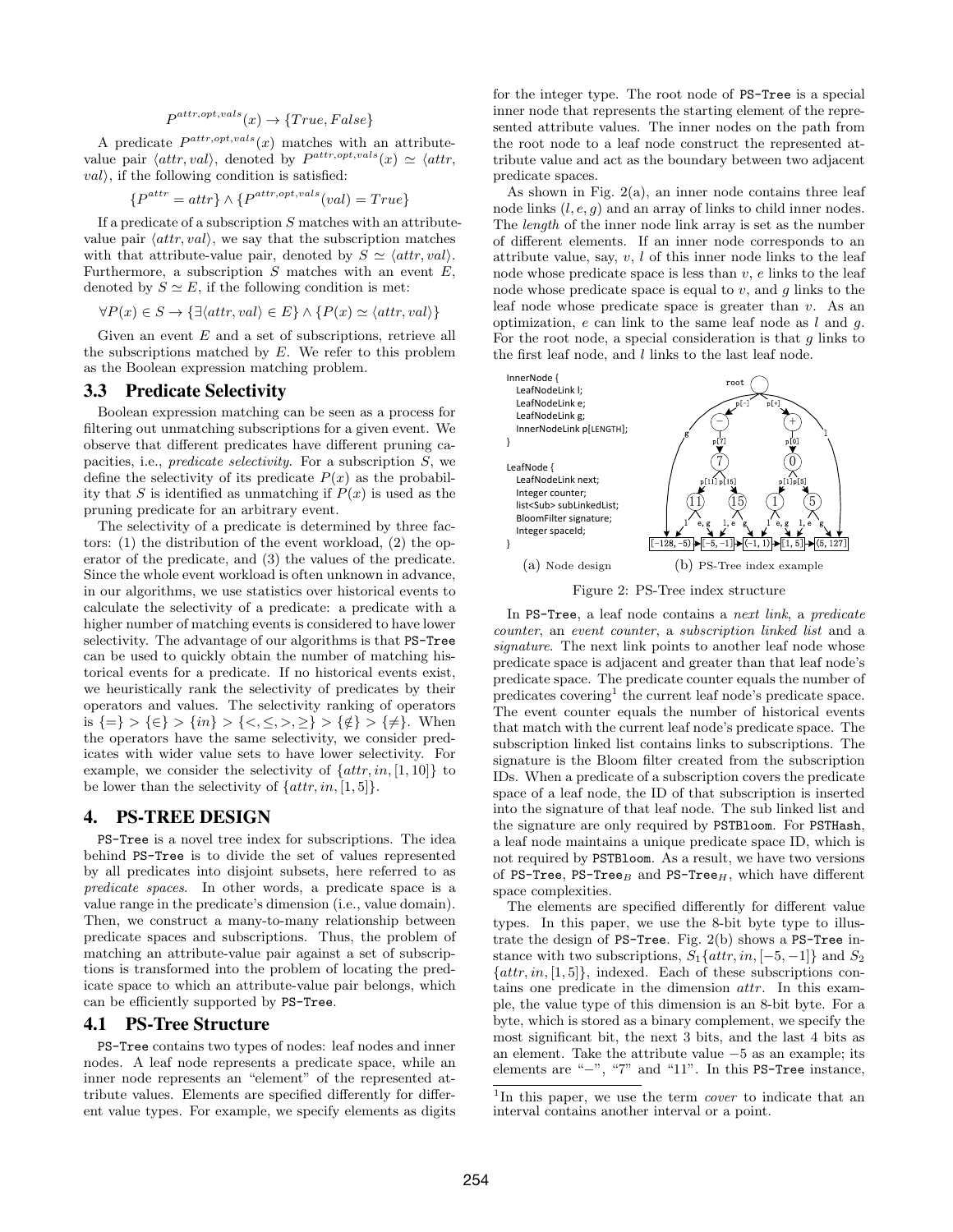there are five leaf nodes. Correspondingly, the whole value domain  $[-128, 127]$  of the dimension *attr* is divided into five predicate spaces:  $[-128, -5), [-5, -1], (-1, 1), [1, 5],$  and (5, 127]. These predicate spaces are mapped to the following five subscription sets, respectively:  $\varnothing$ ,  $\{S_1\}$ ,  $\varnothing$ ,  $\{S_2\}$ , and  $\varnothing$ . Given an attribute value pair  $\langle \text{attr}, 2 \rangle$ , the predicate space [1, 5] to which it belongs can be quickly located through PS-Tree. Subsequently, the matching subscription set  $\{S_2\}$  can be directly obtained.

# 4.2 Index Construction

Alg. 1 processes the inserted predicates and constructs the PS-Tree index. InsertPredicate takes two parameters, pred and pstree, as input. pred is the predicate to be inserted. The output is a list of leaf nodes whose predicate spaces are covered by the inserted predicate. InsertPredicate addresses predicates differently for different operators. Alg. 1 shows how the operator " $\geq$ " is handled. Other operators are handled in a similar manner.

|    | Algorithm 1 Insert Predicate $(pred, pstree)$                                                                   |
|----|-----------------------------------------------------------------------------------------------------------------|
|    | 1: if pred.op is $>$ then                                                                                       |
| 2: | $startNode \leftarrow$ <b>Partition</b> ( $pred.values[0], pred.op, pstre)$ )                                   |
|    | the contract of the contract of the contract of the contract of the contract of the contract of the contract of |

- 3: endNode←pstree.root.l
- 4: while startNode  $\neq endNode.next$  do
- 5: startNode.predCounter++
- 6: leafNodes.add $(startNode)$ 7: startNode←startNode.next
- 8: return leafNodes
- 

Algorithm 2 Partition(val, op, pstree)

- 1: currNode←pstree.root
- 2: for each elem  $\in$  val do
- 3:  $path.push(currNode, elem)$
- 4: if  $currNode.p[elem] = null$  then

```
5: currNode.p[elem]←CreateInnerNode()
```
6: currNode←currNode.p[elem]

```
7: if currNode.e = null then
```

```
8: iRNode←GetRNode(path)
```
9: iLNode $\leftarrow$ GetLNode(iRNode, pstree.root)

```
10: PartitionLeafNode(currNode, iLNode, op)
```
- 11: else
- 12: PartitionLeafNode( $currNode, op$ )
- 13: return currNode.e

Algorithm 3 MatchPair(pair, pstree)

|    | 1: $currNode \leftarrow pstree(root$                |
|----|-----------------------------------------------------|
|    | 2: for each elem $\in$ pair.val do                  |
| 3: | path.push(currNode, elem)                           |
| 4: | if currNode.p[elem] $\neq$ null then                |
| 5: | $currNode \leftarrow currNode.p[elem]$              |
| 6: | else                                                |
| 7: | $iRNode \leftarrow GetRNode(path)$                  |
| 8: | $iLNode \leftarrow GetLNode(currNode, pstree(root)$ |
| 9: | return iLNode.l                                     |
|    | 10: return currNode.e                               |

Partition is a function invoked by *InsertPredicate* to partition a predicate space in a PS-Tree. The input parameters include a value, an operator, and a PS-Tree. The output is a leaf node whose predicate space covers the input value. As shown in Alg. 2, if not all inner nodes corresponding to that value exist, new inner nodes are created. The function GetRNode is used to locate the inner node adjacent to and to the right of the current inner node. GetLNode is used to locate the minimal left inner node. PartitionLeafNode is used to partition the predicate space of a leaf node and create new leaf nodes. Except for the space ID and the next link, a newly created leaf node copies other content from the leaf node to be partitioned. The detailed specifications and explanation of GetRNode, GetLNode, CreateInnerNode and PartitionLeafNode are presented in the technical report [21].

### 4.3 Query Processing

Alg. 3 matches an attribute-value pair against a PS-Tree to locate the predicate space to which it belongs. Two situations can occur: (1) all the inner nodes corresponding to the value in that attribute-value pair exist, in which case the last inner node's link  $e$  is returned, or  $(2)$  not all corresponding inner nodes exist, in which case GetRNode and GetLNode are invoked to locate the inner node whose  $l$  links to the leaf node with the predicate space covering the value.

## 4.4 Dynamic Index Adjustment

PS-Tree supports dynamic index adjustment by providing the function *DeletePredicate*, which is used to delete the outdated predicates and nodes from a PS-Tree. As mentioned in Sec. 4.1, every leaf node contains a predicate counter, which is equal to the number of predicates covering the current leaf node's predicate space. When the predicate counter is zero, the corresponding leaf node is deleted to save memory. The implementation details and complexity analysis of DeletePredicate and the subscription deletion operation of PSTBloom and PSTHash are presented in [21].

Here, we give an additional example that focuses on predicate space partitioning and dynamic PS-Tree index adjustment. Suppose, initially, that there are two subscriptions:  $S1\{age, in, [20, 60]\}$  and  $S2\{age, in, [30, 80]\}$ . The value domain of the "age" dimension is [1, 100]. Therefore, at the beginning, the value domain is divided into 5 predicate spaces,  $[1, 20), [20, 30), [30, 60], (60, 80]$  and  $(80, 100],$  with the counters 0, 1, 2, 1 and 0, respectively. When S2 is removed, the counters become 0, 1, 1, 0, 0, respectively. Then, the predicate space  $[20, 30)$  is merged with  $[30, 60]$ , and  $(60, 80]$  is merged with (80, 100]. As a result, there are three predicate spaces remaining: [1, 20), [20, 60], and (60, 100].

## 4.5 Expressiveness

PS-Tree offers high expressiveness by supporting different value types and operators. To support a value type (integer, float, string, etc.), the only requirement is to specify the elements of values of that type. As shown in Fig. 2(b), we divide a byte type value into three elements. For other integer types, the elements are similarly specified as digits. For example, a 32-bit integer type value is divided into nine elements. We use characters as elements for the string type. For the float type, the most significant bit, the exponent bits and the mantissa bits are specified as elements.

PS-Tree supports an expressive set of operators; for numbers (e.g., integer, float and double), enumerations, and strings, the supported operations include relational operators  $(<, \leq, =, \neq, >, \geq)$ , set operators  $(\in, \notin)$ , and the SQL operator  $(in)$ . The only requirement to support a specific operator in PS-Tree is that the predicate containing that operator is able to be divided into disjoint predicate spaces.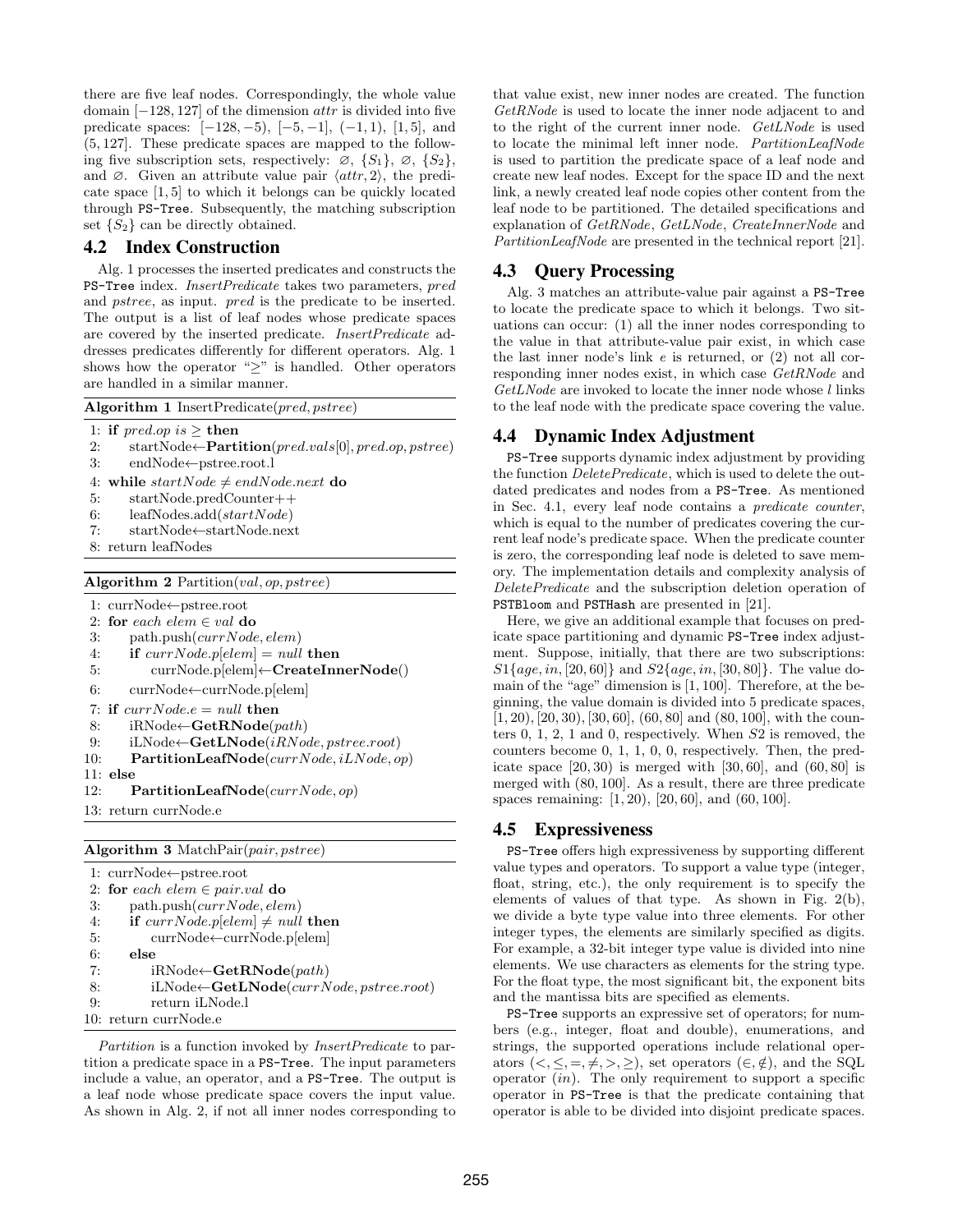A further advantage of PS-Tree is that it isolates the specific value types and operators from the upper matching layer of PSTBloom and PSTHash. Thus, the upper layer works in the same way for different value types and operators.

### 4.6 Time and Space Analysis

Matching Time Complexity: In PS-Tree, matching an attribute-value pair against a set of subscriptions is achieved by locating the predicate space to which the attribute-value pair belongs. As shown in Alg. 3, the number of operations is linear in the number of elements of the represented attribute value. Thus, the matching complexity is  $O(N_e)$ , where  $N_e$ is the number of elements in an attribute value. For the integer type,  $N_e$  equals nine; therefore, the matching time complexity is only  $O(1)$ .

Predicate Insertion Time Complexity: In Alg. 1, two steps are needed to insert a predicate into a PS-Tree: (1) insert predicate values into the PS-Tree and (2) determine all leaf nodes covered by the predicate. The time complexity of the first step is also  $O(N_e)$ . For the second step, the number of operations needed equals the number of predicate spaces covered by the predicate. In the worst case, the number of predicate spaces in a PS-Tree is  $2*N_p+1$ , where  $N_p$  represents the number of predicates that have been inserted. Therefore, the predicate insertion time complexity is  $O(N_e+N_p)$ .

Space Complexity: PS-Tree requires space for inner nodes and leaf nodes. The number of leaf nodes is equal to the number of predicate spaces. In the worst case, the number of inner nodes is  $N_e$  times the number of leaf nodes. As analyzed above, the number of leaf nodes is  $O(N_p)$ . Therefore, the space complexity of  $PS-Tree_H$ , which is used by the PSTHash algorithm, is  $O(N_e*N_p)$ . For PS-Tree<sub>B</sub>, which is used by the PSTBloom algorithm, additional memory is needed to store the subscription list. The space complexity of PS-Tree<sub>B</sub> is  $O(N_p * (N_e + N_p))$ . Note that this is the worst-case space complexity.

## 5. PSTBLOOM ALGORITHM

Based on PS-Tree, we first design the PSTBloom algorithm. The idea behind PSTBloom is to select a predicate with high selectivity as the *access predicate* for each subscription. Then, the subscription is attached to those leaf nodes corresponding to its access predicate. The ID of the subscription is inserted into the Bloom filter signature of the leaf nodes corresponding to its other predicates. When an event is received, it is matched against a number of PS-Trees to locate its associated leaf nodes. Then, the set of subscriptions whose access predicates match with that event is directly located. Next, we further filter out unmatching subscriptions through the signatures of those leaf nodes. The correctness of PSTBloom is based on Lemma 1.

**Lemma 1** Given an event  $E$ , the matching subscriptions for  $E$  are contained in the candidate subscription set  $\{S(\langle attr_i, val_i \rangle) \mid \langle attr_i, val_i \rangle \in E\}$ , where  $S(\langle attr_i, val_i \rangle)$ represents the subscriptions whose access predicates match with the *i-th* attribute-value pair  $\langle \hat{a} t t r_i, \hat{v} a l_i \rangle$  of E.

We sketch the proof for Lemma 1 as follows. If a subscription  $S$  matches with an event  $E$ , based on the matching semantics in Sec 3.2, we know that there exists a matching attribute-value pair in  $E$  for every predicate of  $S$ . Therefore, the access predicate of S has a matching attribute-value pair  $\langle \text{attr}_i, \text{val}_i \rangle$  in E. Thus, S is contained in  $\{S(\langle \text{attr}_i, \text{val}_i \rangle)\}.$ 

# 5.1 PSTBloom Structure

In PSTBloom, a PS-Tree is constructed for each dimension. As shown in Fig.  $2(a)$ , each leaf node of a PS-Tree contains a subscription linked list and a signature. Each link in the subscription linked list points to a subscription whose access predicate covers the current leaf node's predicate space. The signature is the Bloom filter over a set of subscription IDs. Each such subscription has one predicate (except the access predicate) covering the current leaf node's predicate space.



The example in Fig. 3 illustrates the PSTBloom index structure. In this example, the value type is byte. There are three subscriptions:

 $S_1$ : { $attr_1, <, -5$ }, { $attr_2, in, [1, 5]$ }  $S_2$ : { $attr_1, in, [-5, -1]$ }, { $attr_2, < 1$ }  $S_3$ : { $attr_1, in, [-5, -1]$ }, { $attr_2, >, 5$ }

PSTBloom constructs two PS-Trees, denoted as  $attr_1$  and  $attr_2$ . For  $S_1$ ,  $\{attr_2, in, [1, 5]\}$  is selected as the access predicate, while for  $S_2$  and  $S_3$ ,  $\{attr_1, in, [-5, -1] \}$  is selected as the access predicate. As shown in Fig. 3, a link to  $S_1$  is inserted into the linked list associated with the leaf node with the predicate space [1, 5] in the PS-Tree for  $attr_2$ . Links to  $S_2$  and  $S_3$  are inserted into the linked list associated with the leaf node with the predicate space  $[-5, -1]$  of the PS-Tree for  $attr_1$ . The ID of  $S_1$  is inserted into the signature of the leaf node with the predicate space [−128, −5) in the PS-Tree for  $attr_1$ . The ID of  $S_2$  and  $S_3$  is inserted into the signature of the leaf nodes with the predicate space  $[-128, 1)$  and  $(5, 127]$  of the PS-Tree for  $attr_2$ , respectively.

|  | Algorithm 4 InsertSubscription( $sub, pstb$ ) |  |  |
|--|-----------------------------------------------|--|--|
|  |                                               |  |  |

|            | 1: $accPred \leftarrow SelectAccPred(sub, pstree)$  |
|------------|-----------------------------------------------------|
|            | 2: for each pred $\in$ sub do                       |
| 3:         | $pstree \leftarrow pstb.pstrees[pred.attr]$         |
| 4:         | $leafNodes \leftarrow InsertPredicter(pred, pstre)$ |
| 5:         | for each node $\in$ leaf Nodes do                   |
| 6:         | if $pred = accPred$ then                            |
| 7:         | node.subLinkedList.add(sub)                         |
| 8:         | else                                                |
| $\Omega$ : | $node.\text{signature.add}(sub.id)$                 |

# 5.2 Index Construction

Alg. 4 processes the inserted subscriptions. When a subscription is received, the predicate with the highest selectivity is selected as the access predicate. Then, every predicate is inserted into its corresponding PS-Tree. For each predicate, a set of leaf nodes is returned after invoking the operation InsertPredicate presented in Alg. 1. Based on whether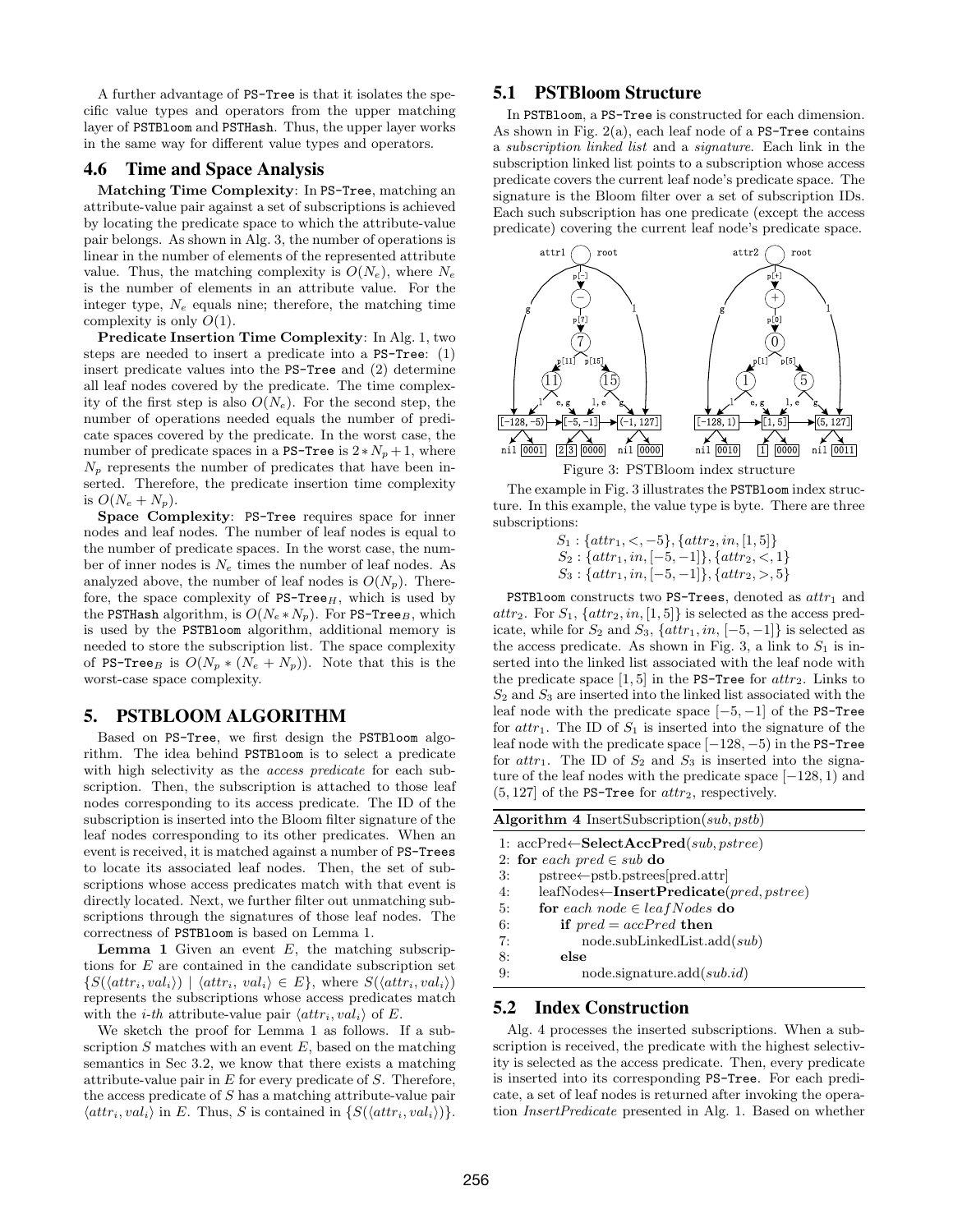that predicate is an access predicate, different operations are executed. If the predicate is an access predicate, a link to the subscription is inserted into the subscription linked list of each leaf node; otherwise, the subscription ID is inserted into the signature of each leaf node.

# 5.3 Event Matching

As shown in Alg. 5, PSTBloom takes three steps to match an event against subscriptions: (1) Match each attributevalue pair in the event against the PS-Trees to locate a set of leaf nodes. The subscriptions in the subscription linked lists attached to these leaf nodes are candidate subscriptions. (2) Prune a subscription if its ID is not contained in the signature of the related leaf nodes. (3) Match the event against the remaining subscriptions to further filter out false positives. In this step, the access predicate no longer needs to be checked.

|     | <b>Algorithm 5</b> MatchEvent( <i>event, pstb</i> )           |  |  |  |  |
|-----|---------------------------------------------------------------|--|--|--|--|
|     | 1: for each pair $\in$ event do                               |  |  |  |  |
| 2:  | $pstree \leftarrow pstb.pstrees[pair.attr]$                   |  |  |  |  |
| 3:  | $\text{leafNode} \leftarrow \textbf{MatchPair}(pair, pstree)$ |  |  |  |  |
| 4:  | $leafNodes[pair.attr] \leftarrow leafNode$                    |  |  |  |  |
|     | 5: for each node $\in$ leaf Nodes do                          |  |  |  |  |
| 6:  | for each $sub \in node.subLinkedList$ do                      |  |  |  |  |
| 7:  | isCandidate←True                                              |  |  |  |  |
| 8:  | for each pred $\in$ sub do                                    |  |  |  |  |
| 9:  | if $pred = sub.accPred$ then                                  |  |  |  |  |
| 10: | Continue                                                      |  |  |  |  |
| 11: | $nodeSign \leftarrow leafNodes[pred.attr].signature$          |  |  |  |  |
| 12: | if $\neg nodeSign.contain(sub.id)$ then                       |  |  |  |  |
| 13: | isCandidate←False; break                                      |  |  |  |  |
| 14: | if is Candidate = True then                                   |  |  |  |  |
| 15: | if Match $(event, sub) = True$ then                           |  |  |  |  |
| 16: | matchingSubs.add(sub.id)                                      |  |  |  |  |
|     | 17: return matching Subs                                      |  |  |  |  |

# 5.4 Time and Space Analysis

Matching Time Complexity: As analyzed in Sec. 4.6, **PS-Tree** needs  $O(N_e)$  time to locate the predicate space to which an attribute-value pair belongs. Therefore, for PSTBloom, the time complexity to retrieve the candidate subscriptions is  $O(|E| * N_e)$ , where  $|E|$  is the event size. The total time complexity for event matching is  $O(|E| * N_e + N_c)$ , where  $N_c$  is the number of candidate subscriptions.

Index Construction Time Complexity: To insert a subscription, each of its predicates is inserted into a corresponding PS-Tree. As analyzed in Sec. 4.6, the time complexity of this operation is  $O(N_e + N_p)$ . Thus, the index construction time complexity for PSTBloom is  $O(N_s * |S| *$  $(N_e+N_p)$ , where  $N_s$  is the number of subscriptions and  $|S|$ is the subscription size.

Space Complexity: PSTBloom maintains a PS-Tree, more specifically  $PS\text{-}\mathbf{Tree}_B$ , for each dimension. As analyzed in Sec. 4.6, the space complexity of PS-Tree<sub>B</sub> is  $O(N_p * (N_e +$  $(N_p)$ . To store all PS-Trees, PSTBloom requires  $O(N_d*N_p*N_p)$  $(N_e + N_p)$  space, where  $N_d$  is the number of dimensions and  $N_p$  is the number of predicates in a dimension.

# 6. PSTHASH ALGORITHM

Although PSTBloom achieves good performance with respect to event matching, index construction, and memory use, it suffers from a limitation in addressing dense workloads because PSTBloom uses only one access predicate to select candidate subscriptions. Given dense workloads, the number of candidates could potentially be large.

To overcome this limitation, we design the PSTHash algorithm, which is also based on PS-Tree. The idea behind **PSTHash** is to select more than one, say,  $N$ , predicates with high selectivity as *access predicates* for each subscription. These access predicates are divided into a number of disjoint N-dim predicate spaces. Each N-dim predicate space contains N predicate spaces. For an event, a subscription is identified as a candidate only when all  $N$  access predicates are matched.

PSTHash differs from PSTBloom in its method of identifying candidate subscriptions. In PSTHash, a many-to-many hash table between N-dim predicate spaces and subscriptions is maintained. Given an event  $E$ , each attribute-value pair of  $E$  is matched against a corresponding PS-Tree to identify the predicate spaces to which the attribute-value pair belongs. In total,  $|E|$  predicate spaces can be found. Then,  $\binom{|E|}{N}$  N-dim predicate spaces are constructed. Through these N-dim predicate spaces, the candidate subscriptions can be directly retrieved by querying the hash table that relates the N-dim predicate spaces and the subscriptions. Given dense workloads, compared with PSTBloom, PSTHash identifies fewer candidate subscriptions and achieves better matching performance. Assuming that  $N$  is not greater than the size of all events and subscriptions<sup>2</sup>, we formulate Lemma 2.

**Lemma 2** Given an event  $E$ , the matching subscriptions for E are contained in the candidate subscription set  $\{S(AV_{i_1},...,AV_{i_N}) \mid \{AV_{i_1},...,AV_{i_N}\} \in E, i_x \neq i_y, x \neq y\},\$ where  $S(AV_{i_1},...,AV_{i_N})$  represents the subscriptions whose access predicates match with the  $i_1$ -th to the  $i_N$ -th attributevalue pair of E.

We sketch a proof. If a subscription  $S$  matches with an event  $E$ , based on Sec. 3.2, there exists a matching attributevalue pair in  $E$  for every predicate of  $S$ . Therefore, any access predicate of S also has a matching attribute-value pair in  $E$ , which means that  $S$  is contained in a specific  $S(AV_{i_1},...,AV_{i_N}).$ 

The number of access predicates  $N$  is an important configuration parameter in PSTHash. When  $N$  is large, the access predicates of a subscription are divided into more Ndim predicate spaces, PSTHash consumes more memory, and index construction becomes more expensive; however, the matching performance improves, thus producing a tradeoff. The most suitable value of  $N$  is dependent on workload and beyond the scope of this paper. For simplicity, in the following sections, we always set  $N$  equal to two.

### 6.1 PSTHash Structure

In addition to a set of PS-Trees, PSTHash utilizes two more data structures: a set of 2-dim predicate space IDs and a hash table. A 2-dim predicate space ID is constructed using 2 predicate space IDs. A predicate space ID is determined by a dimension ID and space ID pair. Thus, a  $2-dim$ predicate space ID is represented by 2 pairs of  $\langle$  dimension ID, space  $ID$ . The pairs are ordered in ascending order by their dimension ID values. The key of the hash table is a 2-dim predicate space ID, and the associated value is a subscription linked list.

<sup>2</sup>We use the method of PSTBloom to address subscriptions and events whose size is less than N.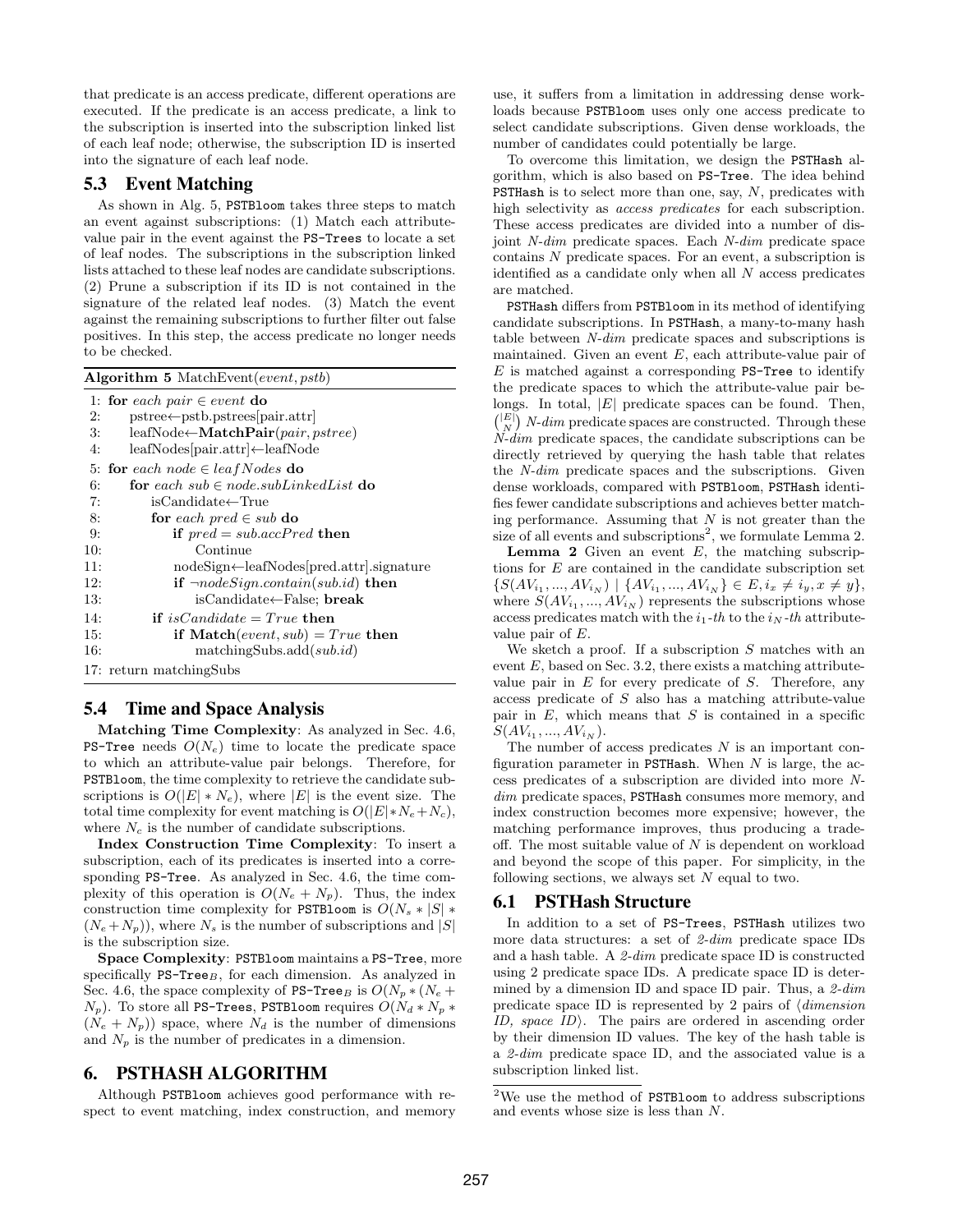

Figure 4: PSTHash index structure

Fig. 4 illustrates the index structure of PSTHash. Here, there are four subscriptions, all of which contain three predicates.

> $S_1$ : { $attr_1$ , =, 1}, { $attr_2$ , =, -1}, { $attr_3$ , <, 0}  $S_2$ : { $attr_1, =, 1$ }, { $attr_2, =, -1$ }, { $attr_3, >, 0$ }  $S_3$ : { $attr_1, =, 1$ }, { $attr_2, <, -1$ }, { $attr_3, =, 0$ }  $S_4$ : { $attr_1, < 1$ }, { $attr_2, =, -1$ }, { $attr_3, =, 0$ }

In this PSTHash index example,  $S_1$  and  $S_2$  are associated with the 2-dim predicate space whose ID is [1-2][2-2]. This ID indicates that the 2-dim predicate space is constructed using the second predicate space of  $attr_1$  and the second predicate space of  $attr_2$ . Similarly,  $S_3$  is associated with  $[1-2][3-2]$ , and  $S_4$  is associated with  $[2-2][3-2]$ .

Assume that an event  $E \{ \langle attr_1, 1 \rangle, \langle attr_2, -1 \rangle, \langle attr_3, 2 \rangle \}$ is received. The event is matched against these three PS-Trees. Three predicate spaces to which  $E$  belongs are identified: [1-2], [2-2] and [3-1]. These three predicate spaces are used to construct three 2-dim predicate spaces: [1-2][2-2], [1-2][3-1], and [2-2][3-1]. PSTHash uses these 2-dim predicate space IDs as keys to retrieve the candidate subscriptions  $S_1$  and  $S_2$ . These two candidate subscriptions are evaluated, and the matching subscription  $S_2$  is found.

### 6.2 Index Construction

Alg. 6 processes subscriptions for insertion. When a subscription  $S$  is received, two predicates with high selectivity are selected as access predicates. Then, each access predicate is inserted into a corresponding PS-Tree. A set of leaf nodes is returned after invoking InsertPredicate. Using the dimension IDs and space IDs of those leaf nodes, a number of 2-dim predicate space IDs are constructed. The subscription is inserted into the hash table with the 2-dim predicate space ID as the key. When InsertPredicate is invoked, predicate spaces may need to be partitioned. In this situation, the records associated with the old space ID in the hash table are copied to new records using the new space ID as the key.

| <b>Algorithm 6</b> InsertSubscription( <i>sub</i> , <i>psth</i> ) |                                                                  |  |  |  |
|-------------------------------------------------------------------|------------------------------------------------------------------|--|--|--|
|                                                                   | 1: $accPreds \leftarrow \textbf{SelectAccPreds}(sub, pstree, 2)$ |  |  |  |
|                                                                   | 2: for each pred $\in$ accPreds do                               |  |  |  |
| 3:                                                                | $pstree \leftarrow psth.pstrees[pred.attr]$                      |  |  |  |
| 4:                                                                | $leafNodes \leftarrow InsertPredicter(pred, pstre)$              |  |  |  |
| 5:                                                                | for each node $\in$ leaf Nodes do                                |  |  |  |
| 6:                                                                | $spaceldSets[pred.attr].add(node.spaceId)$                       |  |  |  |
|                                                                   | 7: for each space $Id1 \in spaceIdSets[attr_1]$ do               |  |  |  |
| 8:                                                                | for each spaceId2 $\in$ spaceIdSets[attr <sub>2</sub> ] do       |  |  |  |
| 9:                                                                | $key = [attr_1-spaceId1][attr_2-spaceId2]$                       |  |  |  |
| 10:                                                               | psth.hash[key].add(sub)                                          |  |  |  |

## 6.3 Event Matching

As shown in Alg. 7, PSTHash takes three steps to match an event against the subscriptions: (1) Match each attributevalue pair in the event against a corresponding PS-Tree to obtain |E| predicate space IDs. (2) Construct  $\binom{|E|}{2}$  2-dim predicate space IDs using those predicate space IDs and retrieve the candidate subscriptions. (3) Match the event against these subscriptions to find matched subscriptions. In this step, the two access predicates no longer need to be checked.

|  |  | Algorithm 7 MatchEvent(event, psth) |  |  |
|--|--|-------------------------------------|--|--|
|--|--|-------------------------------------|--|--|

1: for each pair ∈ event do

- 2: pstree←psth.pstrees[pair.attr]
- 3: leafNode←MatchPair(pair, pstree)
- 4: predSpaces.add(pair.attr, leaf Node.spaceId)
- 5: spaceIds←ConstructSpaces(predSpaces)
- 6: for each spaceId  $\in$  spaceIds do
- 7: subLinkedList←psth.hash[spaceId]
- 8: for each  $sub \in subLinkedList$  do
- 9: if  $\text{Match}(event, sub) = True \text{ then}$
- 10: matchingSubs.add(sub.id)

### 6.4 Time and Space Analysis

Matching Time Complexity: Similar to PSTBloom, the time complexity of locating the predicate spaces to which an event E belongs is  $O(|E| * N_e)$ . The number of 2-dim predicate spaces is  $\binom{|E|}{2}$ . Therefore, the matching time complexity for PSTHash is  $O(|E| * N_e + {\binom{|E|}{2}} + N_c)$ , where  $N_c$  is the number of candidate subscriptions.

Index Construction Time Complexity: Given a subscription, PSTHash needs to insert its access predicates into PS-Trees and insert that subscription into a number of slots in the hash table. For these two operations, the time complexity is  $O(N_e + N_p)$  and  $O((N_p)^2)$ , respectively. Therefore, the index construction complexity of PSTHash is  $O(N_s * (N_e +$  $(N_p)^2$ ), where  $N_s$  is the number of subscriptions.

Space Complexity: PSTHash needs memory to store a PS-Tree, more specifically, PS-Tree $_H$ , for each dimension. As analyzed in Sec. 4.6, the space complexity of  $PS-Tree_H$ is  $O(N_e + N_p)$ .  $N_p$  is the number of access predicates in a dimension. PSTHash also needs memory for the hash table. In the worst case, the number of records in the hash table is  $N_d * (N_p)^2$ , where  $N_d$  is the number of dimensions. Thus, the space complexity of PSTHash is  $O(N_d*N_e*N_p)+O(N_d*N_e)$  $(N_p)^2$  =  $O(N_d * N_p * (N_e + N_p)).$ 

# 7. EVALUATION

This section evaluates PSTBloom, PSTHash, and PS-Tree using both synthetic and real-world datasets. BE-Tree, OpIndex, Propagation, k-index, and SCAN (a sequential scan of the subscriptions) are selected as baselines. With the exception of SCAN, these algorithms have been shown to exhibit good performance in the literature<sup>3</sup>. PS-Tree is compared with Segment-Tree and Interval-Tree, which allows one to query which of the stored intervals contain a given point.

<sup>11:</sup> return matchingSubs

<sup>3</sup>We also compared PSTBloom and PSTHash with SIFT, Gryphon, REIN, and GEM. These algorithms do not exhibit comparable performance; thus, we omitted the experimental results to focus on better-performing algorithms.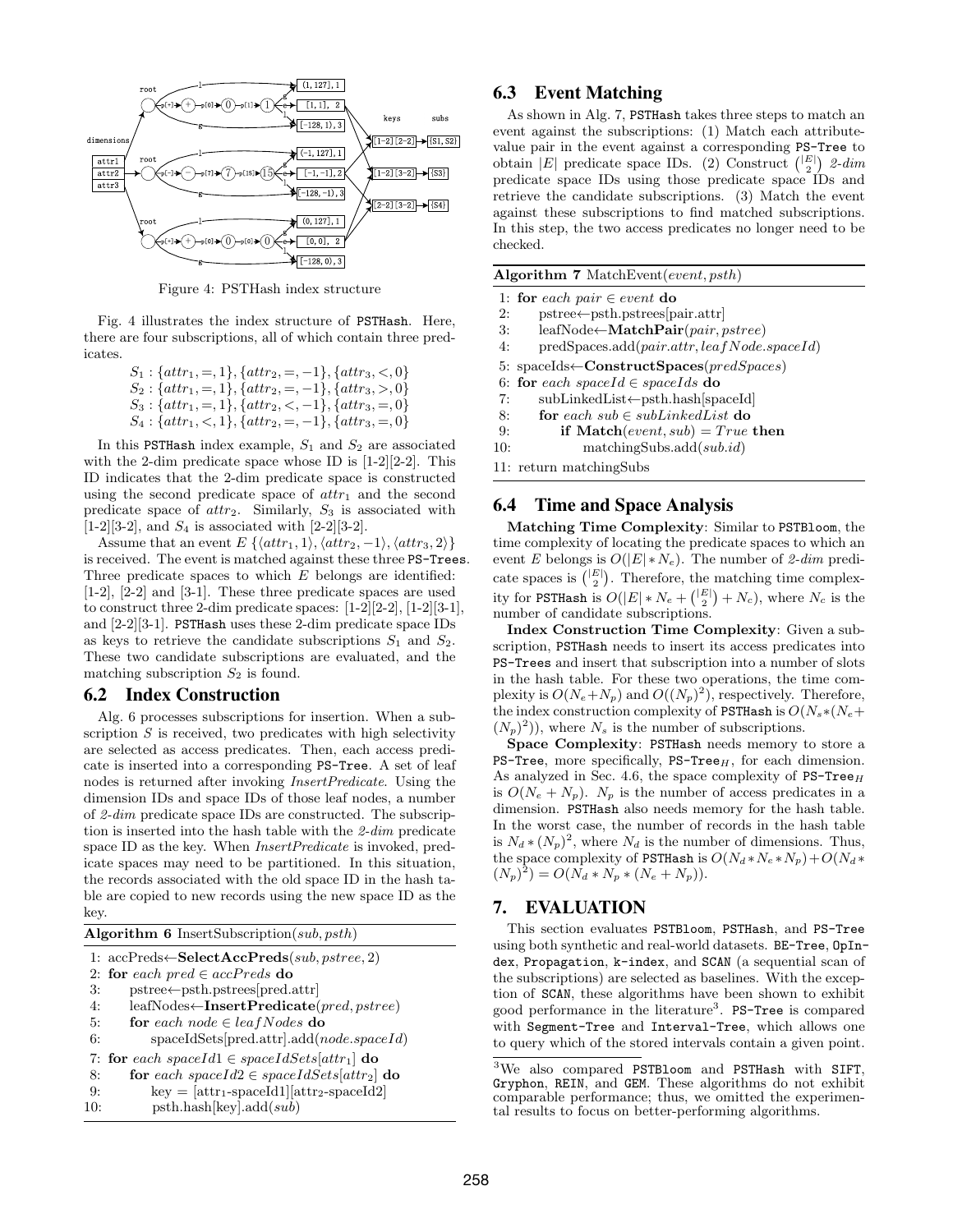All algorithms are implemented in  $C<sup>4</sup>$  and compiled with gcc 4.8.4 using the optimization level O3 on a Ubuntu 14.04 system. All experiments were run on an Intel 2.66 GHz machine with 512 GB of memory.

In the experiments, we consider a variety of controlled experimental conditions: workload size, workload distribution, dimension number, dimension cardinality, subscription size, event size, matching probability, and predicate selectivity.

# 7.1 Workloads

We first used the **BE-Gen** workload generator [33] to generate synthetic workloads. Table 1 summarizes the parameters and settings, with the default values highlighted in bold. To evaluate scalability, we vary the number of subscriptions from 300K to 100M. The attributes of the predicates were drawn from the distribution  $P(r) = \frac{C}{r^{\alpha}}$ ,  $r \neq 0$ . When  $\alpha$  is 0, the distribution is Uniform; otherwise, the distribution is Zipf. The number of dimensions varies from 100 to 30K. The default number of dimensions is set to 100 and 30K to represent low and high dimensionality, respectively. We vary the dimension cardinality from 3 to 1K. We vary the average subscription size from 5 to 30 and the event size from 30 to 130. The matching probability varies from 0.1% to 50%. The equality operator ratio varies from 0% to 100% to represent different predicate selectivities. Compared with the related approaches, our workloads are comprehensive, thereby exploring a richer parameter space. For example, the workloads used by OpIndex all follow the Uniform distribution, and the number of subscriptions increases to only 1M in BE-Tree.

Table 1: Parameters of the Synthetic Datasets

| Subscription Number    | 300K, 1M, 3M, 10M, 30M, 100M       |
|------------------------|------------------------------------|
| The $\alpha$ in Zipf   | 0, 1, 2, 3, 4, 5                   |
| Dimension Number       | 100, 300, 1K, 3K, 10K, 30K         |
| Dimension Cardinality  | 3, 10, 30, 100, 300, 1K            |
| Avg. Subscription Size | 5, 10, 15, 20, 25, 30              |
| Avg. Event size        | 30, 42, 54, 66, 78, 90             |
| Matching Probability   | 0.001, 0.005, 0.01, 0.05, 0.1, 0.5 |
| Equal. Operator Ratio  | 0, 0.2, 0.4, 0.6, 0.8, 1.0         |

The second synthetic dataset uses the query logs from the SIGMOD 2013 contest to represent keyword-based subscriptions [1]. We transform a query into a Boolean expression whereby each keyword is treated as an equality predicate. If a keyword has more than six characters, we transform it into a predicate using the first three characters as the attribute name and the next three characters as the attribute value. For example, "boolean" is transformed into  $\{boo, =, "lea"\}$ . Otherwise, a keyword is transformed into a predicate using the first half of its characters as the attribute name and the remaining characters as the attribute value. For example, "vldb" is transformed into  $\{vl, =, "db"\}$ . This transformation results in Boolean expressions in a space of 17,577 dimensions. The document dataset is transformed into events using a similar method.

In addition to these synthetic datasets, we also derived a real-world workload based on a display ads dataset of an online shopping site for subscriptions and events. When a user visits the site, product advertisements are shown to the user. In the backend advertisement inventory, an advertisement specifies conditions to promote products to users. The conditions include channel (e.g., mobile, PC, or tablet), region (e.g., CA, DE, or CN), ad position, etc. By translating conditions into predicates, we model advertisements as subscriptions. When a user interacts with the website (e.g., surfs or logs in), the user's session is bound to a set of attributes such as the login channel, the login region and the user's profile. By translating the profile and attributes into attribute-value pairs, we model each session as an event. For example, if a user is male, the resulting event contains an attribute-value pair  $\langle gender, male \rangle$ .

### 7.2 Experiments on Synthetic Workloads

The first set of experiments was conducted on the synthetic datasets. We first report on the index construction time. Then, we evaluate the matching performance with respect to workload size, distribution, number of dimensions, etc. Finally, the memory use of each index is reported.

### *7.2.1 Index Construction Time*

Our experiments show that not only workload size but also the number of dimensions, subscription size, and equality operator ratio affect the index construction time. As shown in Fig. 5(a), all the algorithms' index construction times increase with the number of subscriptions. Among the algorithms shown, PSTBloom exhibits the lowest index construction time: when there are up to 100M subscriptions, compared with the next-best algorithm BE-Tree, PSTBloom reduces the index construction time by 78%.



Fig. 5(b) shows how the number of dimensions affects the index construction time. As shown, BE-Tree and Propagation increase quickly with the number of dimensions, whereas PSTBloom, PSTHash and k-index are not sensitive to the number of dimensions. For OpIndex, after each subscription is inserted, its index needs to be reordered before event matching can resume. An optimization adopted by OpIndex is to sort its index after all subscriptions are inserted. The light brown line shows the index construction time of OpIndex when this optimization is utilized. However, when the arrivals of subscriptions and events overlaps, OpIndex cannot operate in this manner. The brown line shows the index

<sup>4</sup>The authors of some related approaches kindly provided the source code of their implementations [33, 39, 30]. For consistency, we reimplemented OpIndex and REIN in C because the original versions were written in C++.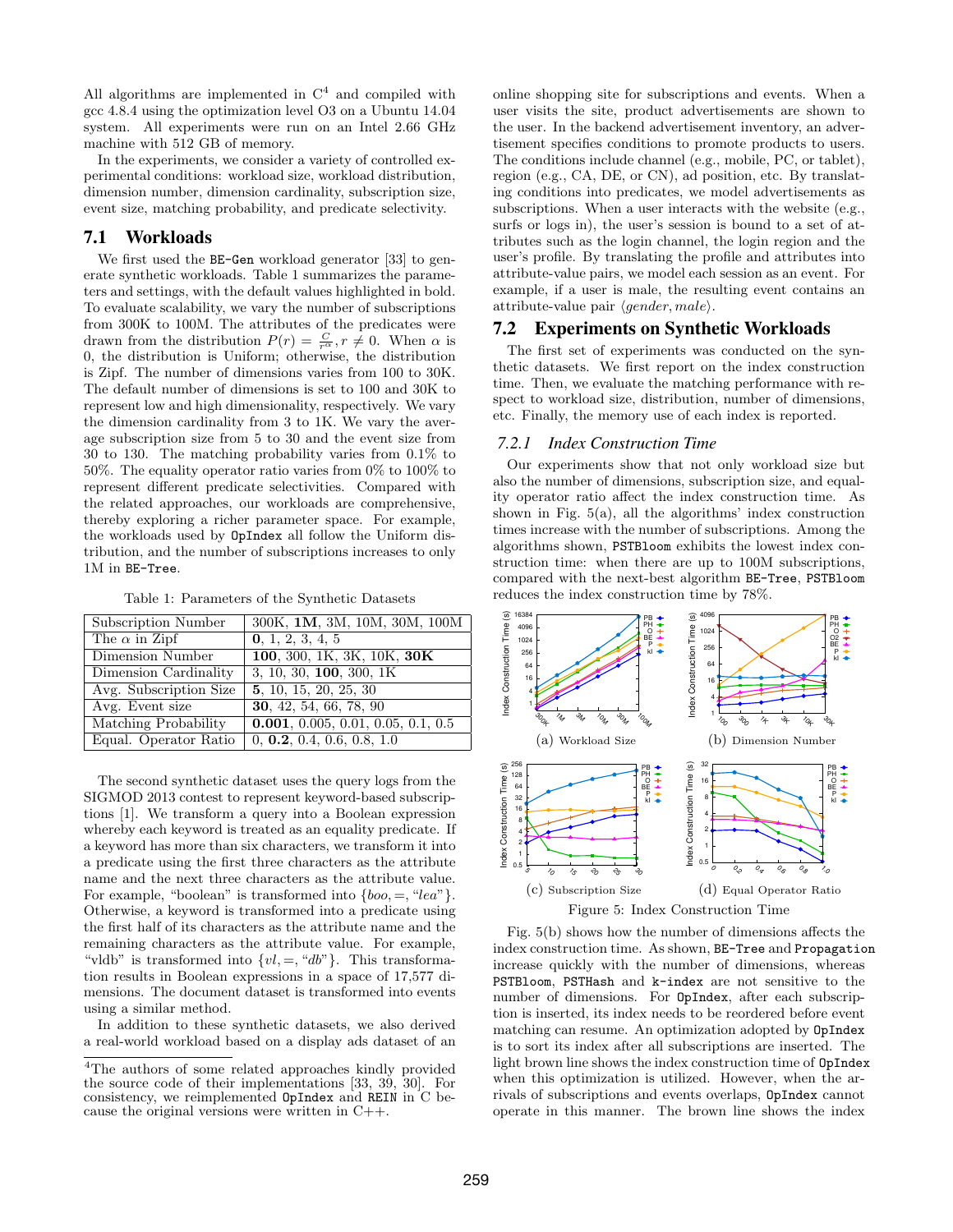construction time of OpIndex when the index is kept up to date after each subscription is inserted. As shown, for dense workloads (when the number of dimensions is small), the index construction time of OpIndex is three orders of magnitude larger than that of PSTBloom, BE-Tree, and PSTHash.

Fig. 5(c) shows how the average subscription size affects the index construction time. The index construction time of PSTBloom, OpIndex and k-index increases with the subscription size. BE-Tree and Propagation are not sensitive to subscription size, whereas the index construction time of PSTHash decreases. PSTHash possesses this advantage because it builds indexes only on access predicates. When there are more predicates in each subscription, access predicates with high selectivity are more likely to be selected.

The effect of the equality operator ratio on the index construction time is shown in Fig. 5(d). All algorithms show a decrease in the index construction time when the equality operator ratio increases. PSTHash decreases most quickly because a higher equality operator ratio results in fewer predicate spaces being covered by the inserted predicate. PSTBloom achieves the lowest index construction time. For a similar reason, the advantage of PSTBloom is more obvious when the equality operator ratio is high.

### *7.2.2 Matching Time*

The matching time is among the most important metrics for Boolean expression matching algorithms. In this section, we present extensive experiments under a variety of controlled conditions. In particular, the number of dimensions is a distinguishing factor among matching algorithms. For each controlled condition, we ran two experiments: (1) with 100 dimensions and (2) with 30K dimensions. Since the default number of subscriptions is 1M, these settings represent dense and sparse workloads, respectively.

Workload Size: We consider the matching time as we increase the number of subscriptions processed. As illustrated by Fig. 6, all algorithms scale linearly with respect to the number of subscriptions. Among them, PSTHash increases slowest, especially for dense workloads. In Fig. 6(a), when there are 300K subscriptions, PSTBloom performs best. Compared with OpIndex, PSTBloom reduces the matching time by 84%. When the number of subscriptions is greater than 1M, PSTHash performs best. When there are up to 100M subscriptions, PSTHash reduces the matching time by 92% compared to OpIndex. In Fig. 6(b), PSTHash performs as well as OpIndex when the number of subscriptions increases to 30M, and PSTBloom always performs best.

Workload Distribution: Workload distribution is another distinguishing factor among matching algorithms. In Fig. 7, the workload distribution is  $P(r) = \frac{C}{r^{\alpha}}$ . When  $\alpha$ is 0, the distribution is Uniform; when  $\alpha$  is greater than 0, the distribution is Zipf. Given a Zipf distribution, a few popular dimensions are associated with a large number of subscriptions, resulting in dense workloads. As shown, under the Zipf distribution, PSTHash performs best regardless of the number of dimensions evaluated (here, 100 or 30K). An interesting finding is that OpIndex outperforms BE-Tree under the Uniform distribution; however, BE-Tree outperforms OpIndex under the Zipf distribution because the index retrieval time of OpIndex increases when there are a large number of subscriptions associated with a few popular dimensions. For a similar reason, under the Zipf distribution, k-index performs even worse than SCAN.

Number of Dimensions: As shown in Fig. 8(a), when the number of subscriptions is fixed and the number of dimensions increases, the matching times of all algorithms decrease, except for those of Propagation and SCAN. Compared to PSTHash and BE-Tree, the matching times of PSTBloom, OpIn- dex and k-index decrease quickly. Intuitively, these three algorithms are more suitable for high-dimensional workloads. However, the prerequisite is that the number of subscriptions does not increase simultaneously. In Fig. 8(b), we increase the number of dimensions while keeping the number of subscriptions per dimension fixed. As shown, PSTBloom, OpIndex and k-index are no longer sensitive to the number of dimensions. By combining the findings of these two experiments, we observe that PSTBloom, OpIndex and k-index are more suitable for sparse workloads. In this experiment, when the number of dimensions is greater than 300, PSTBloom always achieves the best performance.





Figure 7: Varying Workload Distribution on the X-axes



Figure 8: Varying Number of Dimensions on the X-axes

Dimension Cardinality: Fig. 9 shows how the dimension cardinality affects the matching time. As shown in Fig.  $9(a)$ , PSTHash performs best when the dimension cardinality is less than 300, while PSTBloom performs best for higher-dimension cardinalities. For example, when the dimension cardinality is 1K, compared to that of OpIndex, the matching time of PSTBloom is reduced by up to 91%.

Subscription Size: Another important workload characteristic is the subscription size. As shown in Fig.  $10(a)$ , given dense workloads, PSTBloom, PSTHash, BE-Tree, and Propagation all present lower event matching times as the average subscription size increases because these algorithms select predicates with high selectivity to prune subscriptions. When there are more predicates in a subscription, predicates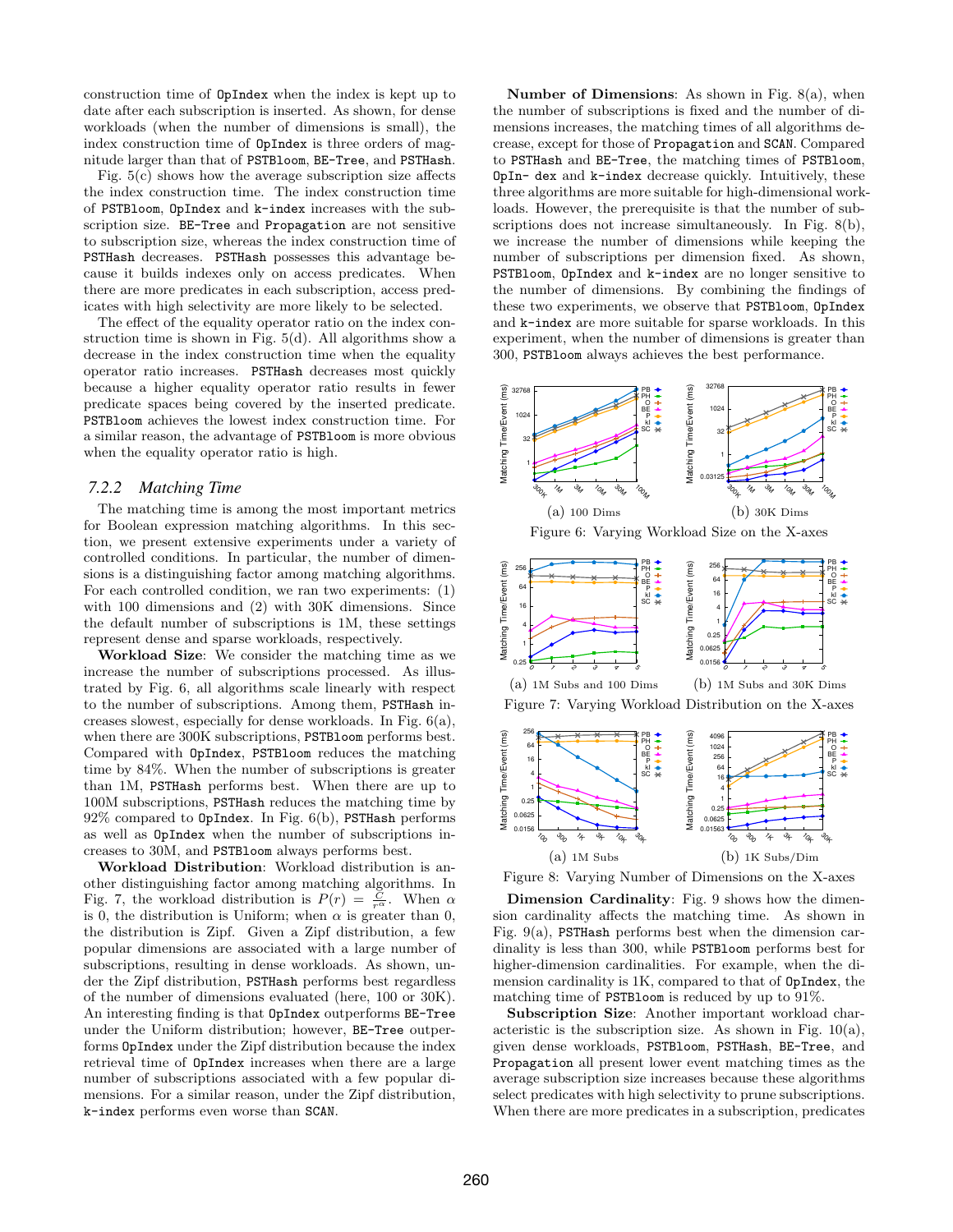with high selectivity are more likely to be found. Under sparse workloads, the effect of subscription size is not obvious, except for Propagation. In these experiments, only OpIndex performs worse as the average subscription size increases. When the average subscription size increases from 5 to 30, the matching time of OpIndex increases by 350% and 200% for dense and sparse workloads, respectively, because the index size of OpIndex increases linearly with the total number of predicates. Larger subscription sizes result in larger index scanning costs.



Event Size: When the average number of attribute-value pairs of an event increases, there are more candidate subscriptions. As shown in Fig. 11, under both dense and sparse workloads, all algorithms, except for Propagation and SCAN show higher matching times as the event size increases. Given dense workloads, when the average event size increases to 90, PSTHash performs best. Compared to BE-Tree, PSTHash reduces the matching time by 85%. Given sparse workloads, when the average event size increases to 90, PSTBloom performs best. Compared to OpIndex, PSTBloom reduces the matching time by 80%.

Matching Probability: We refer to the matching probability as the expected ratio of subscriptions that match for a given event. A higher matching probability means that more subscriptions match. In Fig. 12, with the exception of Propagation and SCAN, the algorithms' matching times increase with the matching probability under both dense and sparse workloads. When the matching probability increases to 50%, BE-Tree, OpIndex and Propagation show similar matching times as that of SCAN. In contrast, both PSTBloom and PSTHash need only approximately 25% of this matching time for both dense and sparse workloads.

Equality Operator Ratio: In this experiment, we study the effect of the ratio of equality vs. nonequality predicates per subscription. Fig. 13 shows that the general trend is that the matching time of all algorithms decreases as the percentage of equality predicates increases. Most notably, when subscriptions consist of only equality predicates, Propagation achieves a substantial performance gain and is as good as PSTBloom under sparse workloads. Given dense workloads, the matching performance of PSTHash always ranks first. Moreover, when the equality operator ratio is higher, the advantage of PSTHash becomes more obvious.



(a) 1M Subs and 100 Dims (b) 1M Subs and 30K Dims Figure 12: Varying Matching Probability on the X-axes



Figure 13: Varying Equal Operator Ratio on the X-axes

### *7.2.3 Memory Consumption*

All indexes considered in this paper are memory resident. Here, we evaluate memory use. To accurately report the memory consumption of each index, we calculate the memory use of the runtime processes before and after all subscriptions are inserted into each index. Fig. 14(a) shows the memory use as the number of subscriptions increases. Unsurprisingly, all algorithms require more memory when there are more subscriptions. However, the memory use of PSTBloom and PSTHash increases slower than that of OpIndex and BE-Tree because the number of predicate spaces maintained in PS-Trees increases slower than the number of subscriptions. Fig. 14(b) shows the memory use as the average subscription size increases: OpIndex and k-index require more memory, BE-Tree and Propagation remain stable, and PSTBloom and PSTHash need less memory. In these two experiments, Propagation needs the least amount of memory. Compared with BE-Tree and OpIndex, PSTBloom reduces memory use by up to 94% and 99%, respectively.

### 7.3 Experiments on Query Logs

In this synthetic dataset, which stems from query logs, there are 2.1M subscriptions in a space of 17,577 dimensions. On average, each subscription contains 2.78 predicates, and each event contains 93.07 attribute-value pairs. As shown in Fig. 15(a), under this high-dimensional workload, the matching performance ranking is in the following order: PSTBloom, OpIndex, PSTHash, BE-Tree, k-index, Propagation, and SCAN. OpIndex, PSTHash, and BE-Tree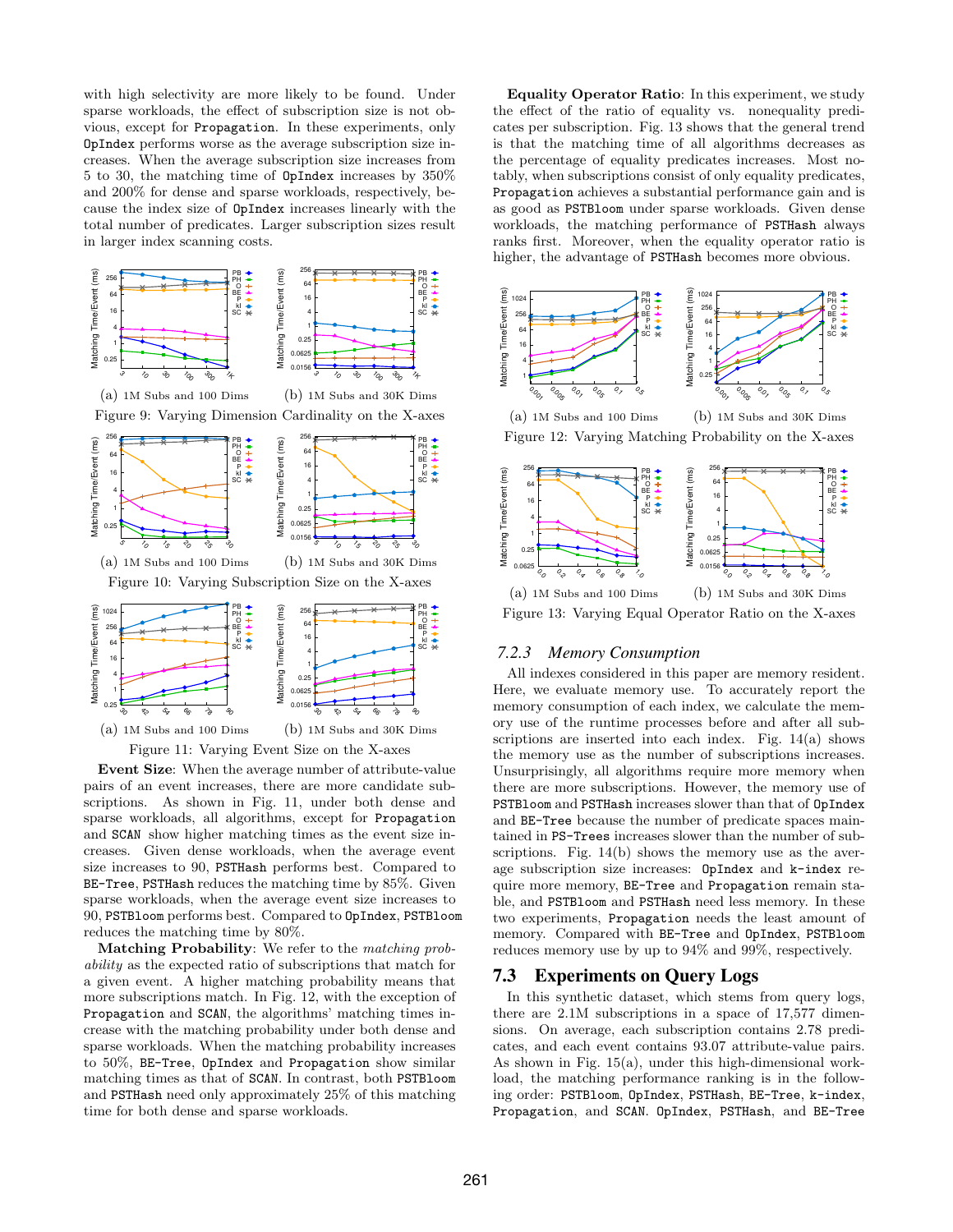have similar matching latencies, and PSTBloom performs considerably better than these three algorithms. Fig. 15(b) shows the index construction time. The ranking of the index construction time is the same as that of the matching time. The difference is that PSTBloom and BE-Tree have similar index construction times as OpIndex and k-index, respectively.



### 7.4 Experiments on the Ads Dataset

By transforming advertisements into subscriptions, in this workload, we obtain 3M subscriptions. The number of predicates in a subscription ranges from 1 to 56. On average, each subscription contains 8 predicates, and each event contains 20 attribute-value pairs. The number of dimensions is 122, which means that this workload is a dense workload.

As shown in Table 2, under this workload, PSTHash achieves the best matching performance, followed by PSTBloom. The matching performance of BE-Tree is a little better than that of OpIndex. Compared with BE-Tree, PSTHash reduces the matching time by 89%. PSTBloom achieves the shortest index construction time. Moreover, compared with BE-Tree and OpIndex, PSTBloom needs less memory. This experimental result is roughly consistent with the experimental results on synthetic workloads.

| Index                       | Matching            | Construction | Memory     |
|-----------------------------|---------------------|--------------|------------|
| <b>SCAN</b>                 | 435.27 ms           |              |            |
| k-index                     | $616.42 \text{ ms}$ | 140.76 s     | 7.32 GB    |
| Propagation                 | $168.73 \text{ ms}$ | 62.43 s      | 14.41 MB   |
| Oplndex                     | $3.21$ ms           | 24.92 s      | 574.38 MB  |
| BE-Tree                     | $2.26$ ms           | 13.70 s      | 393.21 MB  |
| <b>PSTBloom</b>             | $0.82$ ms           | $7.81$ s     | $55.93$ MB |
| $\overline{\text{PSTHash}}$ | $0.24$ ms           | $8.22$ s     | 759.72 MB  |

Table 2: Experiments on the Ads Dataset

### 7.5 Interval-Tree, Segment-Tree, and PS-Tree

 $PS$ -Tree, more precisely,  $PS$ -Tree $_B$ , can be interpreted to store intervals and allows querying the stored intervals that contain a given point. Interval-Tree [10] and Segment-Tree [11] are two index structures that provide similar capabilities. Thus, both represent approaches related to PS-Tree. Here, we conduct the following comparative evaluations.

Table 3: PSTree Querying Performance

| Index         | Querying  | Construction       | Memory   |
|---------------|-----------|--------------------|----------|
| <b>SCAN</b>   | 23.11 s   |                    |          |
| Interval-Tree | $2.52$ s  | $16.02$ ms         | 1.61 MB  |
| Segment-Tree  | $6.27$ ms | $29.71 \text{ ms}$ | 6.86 MB  |
| PS-Tree       | $0.71$ ms | $91.88$ ms         | 54.13 MB |

In this group of experiments, we compare the query time, index construction time and memory consumption of PS-Tree, Segment-Tree and Interval-Tree. SCAN, which represents the naive scanning method, is used as a baseline. Table 3 shows the experimental results when there are 100K intervals and 100K query points. As shown in this table, although PS-Tree exhibits higher index construction time and memory use, its query performance is the best. Compared to Interval-Tree and Segment-Tree, PS-Tree reduces the matching time by 99.97% and 89%, respectively, which suggests that PS-Tree is more suitable for Boolean expression matching, where the number of queries is much higher than the number of intervals. Moreover, PS-Tree supports more operators, such as "∈" and ">", which are not supported by Segment-Tree and Interval-Tree. Another advantage of PS-Tree over Segment-Tree and Interval-Tree is that the PSTHash algorithm can only be supported by PS-Tree.

### 8. CONCLUSIONS

In this paper, we proposed a new index, PS-Tree, which efficiently constructs a many-to-many relationship between predicate spaces and subscriptions. Through PS-Tree, the problem of predicate matching is transformed into a problem of locating the predicate space to which an attribute-value pair belongs. PS-Tree offers excellent query performance and good expressiveness.

Based on PS-Tree, we first propose the PSTBloom algorithm. PSTBloom selects a predicate with high selectivity as the access predicate for each subscription. Then, the subscription is associated with its corresponding leaf nodes. Through PS-Tree, PSTBloom can efficiently filter out all the subscriptions whose access predicates do not match with a received event. Then, Bloom filter signatures are used to further filter out most unmatching subscriptions. PSTBloom is efficient at handling many workload distributions, especially high-dimensional workloads. PSTBloom achieves fast index construction and requires a small amount of memory. However, PSTBloom and other algorithms do not meet the challenge presented by dense workloads. To overcome this limitation, we further propose the PSTHash algorithm. PSTHash selects more than one access predicate for each subscription and constructs a many-to-many relationship between multidimensional predicate spaces and subscriptions. Only when an event matches with all access predicates of a subscription is the subscription identified as a candidate subscription. Compared with PSTBloom and other existing algorithms, PSTHash achieves the best matching performance for dense workloads.

We conducted extensive experiments using both synthetic and real-world datasets. The results show that our algorithms outperform state-of-the-art approaches for both highdimensional and dense workloads.

### 9. ACKNOWLEDGMENTS

This work was in part supported by the Alexander von Humboldt foundation and NSERC.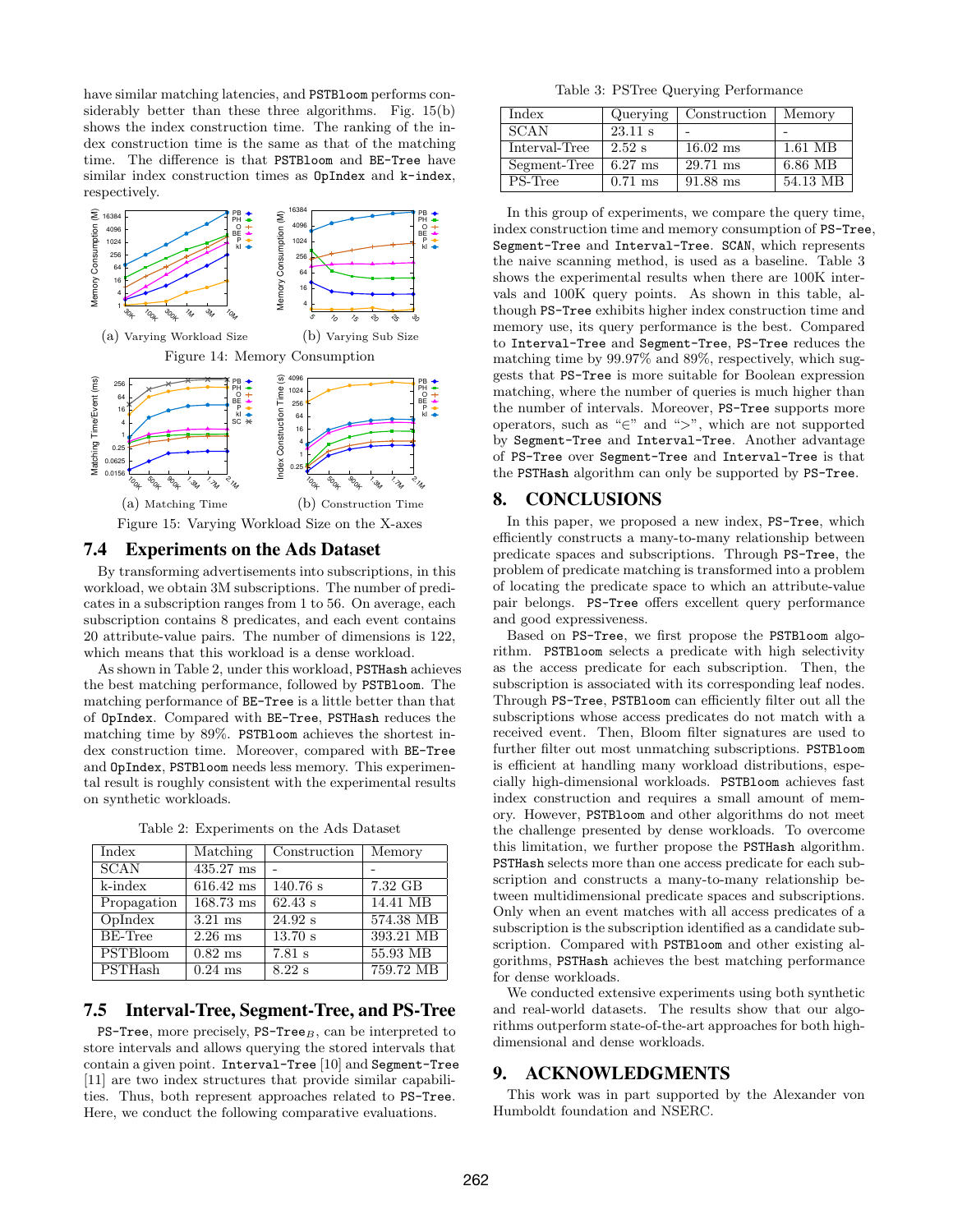# 10. REFERENCES

- [1] http://sigmod.kaust.edu.sa, Jan. 2013.
- [2] https://newsroom.fb.com/company-info, march 2018.
- [3] M. K. Aguilera, R. E. Strom, D. C. Sturman, M. Astley, and T. D. Chandra. Matching events in a content-based subscription system. In ACM PODC, pages 53–61, 1999.
- [4] L. Arge and J. S. Vitter. Optimal dynamic interval management in external memory. In IEEE FOCS, pages 560–569, 1996.
- [5] K. Beyer, J. Goldstein, R. Ramakrishnan, and U. Shaft. When is "nearest neighbor" meaningful? In Springer ICDT, pages 217–235, 1999.
- [6] A. Campailla, S. Chaki, E. Clarke, S. Jha, and H. Veith. Efficient filtering in publish-subscribe systems using binary decision diagrams. In IEEE ICSE, pages 443–452, 2001.
- [7] C. Cañas, K. Zhang, B. Kemme, J. Kienzle, and H.-A. Jacobsen. Publish/subscribe network designs for multiplayer games. In ACM Middleware, pages 241–252, 2014.
- [8] S. Ceri, R. Cochrane, and J. Widom. Practical applications of triggers and constraints: Success and lingering issues. In PVLDB, pages 254–262, 2000.
- [9] B. Chandramouli and J. Yang. End-to-end support for joins in large-scale publish/subscribe systems. PVLDB, 1(1):434–450, 2008.
- [10] T. H. Cormen, C. E. Leiserson, R. L. Rivest, and C. Stein. Introduction to algorithms. MIT Press, 2009.
- [11] M. De Berg, M. Van Kreveld, M. Overmars, and O. C. Schwarzkopf. Computational geometry. In Computational geometry, pages 1–17. Springer, 2000.
- [12] R. De La Briandais. File searching using variable length keys. In Western joint computer conference, pages 295–298. ACM, 1959.
- [13] Y. Diao, M. Altinel, M. J. Franklin, H. Zhang, and P. Fischer. Path sharing and predicate evaluation for high-performance xml filtering. ACM TODS, pages 467–516, 2003.
- [14] F. Fabret, H. A. Jacobsen, F. Llirbat, J. Pereira, K. A. Ross, and D. Shasha. Filtering algorithms and implementation for very fast publish/subscribe systems. In ACM SIGMOD, pages 115–126, 2001.
- [15] W. Fan, Y. Liu, and B. Tang. Gem: An analytic geometrical approach to fast event matching for multi-dimensional content-based publish/subscribe services. In *IEEE INFOCOM*, pages 1–9, 2016.
- [16] E. Fidler, H.-A. Jacobsen, G. Li, and S. Mankovski. The padres distributed publish/subscribe system. In FIW, pages 12–30, 2005.
- [17] M. Fontoura, S. Sadanandan, J. Shanmugasundaram, S. Vassilvitski, E. Vee, S. Venkatesan, and J. Zien. Efficiently evaluating complex boolean expressions. In ACM SIGMOD, pages 3–14, 2010.
- [18] A. Guttman. R-trees: A dynamic index structure for spatial searching. In ACM SIGMOD, 1984.
- [19] E. N. Hanson, C. Carnes, L. Huang, M. Konyala, L. Noronha, S. Parthasarathy, J. Park, and A. Vernon. Scalable trigger processing. In IEEE ICDE, pages 266–275, 1999.
- [20] S. Hou and H.-A. Jacobsen. Predicate-based filtering of xpath expressions. In IEEE ICDE, page 53, 2006.
- [21] S. Ji and H.-A. Jacobsen. PS-Tree-Based efficient boolean expression matching for high-dimensional and dense workloads. In Technical Report MSRG (Extended PVLDB paper version). http://www.msrg.org/papers/PS-Tree, November, 2018.
- [22] S. Ji, C. Ye, J. Wei, and H.-A. Jacobsen. MERC: Match at edge and route intra–cluster for content-based publish/subscribe systems. In ACM Middleware, pages 13–24, 2015.
- [23] G. Li, S. Hou, and H.-A. Jacobsen. Routing of xml and xpath queries in data dissemination networks. In IEEE ICDCS, pages 627–638, 2008.
- [24] G. Li, V. Muthusamy, and H.-A. Jacobsen. A distributed service-oriented architecture for business process execution. ACM TWEB, page 2, 2010.
- [25] K.-I. Lin, H. V. Jagadish, and C. Faloutsos. The tv-tree: An index structure for high-dimensional data. The VLDB Journal, 3(4):517–542, 1994.
- [26] H. Liu, V. Ramasubramanian, and E. G. Sirer. Client behavior and feed characteristics of rss, a publish-subscribe system for web micronews. In Proceedings of the 5th ACM SIGCOMM conference on Internet Measurement, pages 3–3. USENIX Association, 2005.
- [27] A. Machanavajjhala, E. Vee, M. Garofalakis, and J. Shanmugasundaram. Scalable ranked publish/subscribe. PVLDB, 1(1):451–462, 2008.
- [28] A. Margara and G. Cugola. High-performance publish-subscribe matching using parallel hardware. IEEE TPDS, pages 126–135, 2014.
- [29] D. R. Morrison. Patricia—practical algorithm to retrieve information coded in alphanumeric. Journal of the ACM, pages 514–534, 1968.
- [30] S. Qian, J. Cao, Y. Zhu, and M. Li. Rein: A fast event matching approach for content-based publish/subscribe systems. In IEEE INFOCOM, pages 2058–2066, 2014.
- [31] S. Qian, J. Cao, Y. Zhu, M. Li, and J. Wang. H-tree: An efficient index structurefor event matching in content-basedpublish/subscribe systems. IEEE TPDS, pages 1622–1632, 2015.
- [32] M. Sadoghi, I. Burcea, and H.-A. Jacobsen. Gpx-matcher: a generic boolean predicate-based xpath expression matcher. In ACM EDBT, pages 45–56, 2011.
- [33] M. Sadoghi and H.-A. Jacobsen. Be-tree: an index structure to efficiently match boolean expressions over high-dimensional discrete space. In ACM SIGMOD, pages 637–648, 2011.
- [34] M. Sadoghi and H.-A. Jacobsen. Analysis and optimization for boolean expression indexing. ACM TODS, page 8, 2013.
- [35] M. Sadoghi and H.-A. Jacobsen. Adaptive parallel compressed event matching. In IEEE ICDE, pages 364–375, 2014.
- [36] M. Sadoghi, M. Jergler, H.-A. Jacobsen, R. Hull, and R. Vaculin. Safe distribution and parallel execution of data-centric workflows over the publish/subscribe